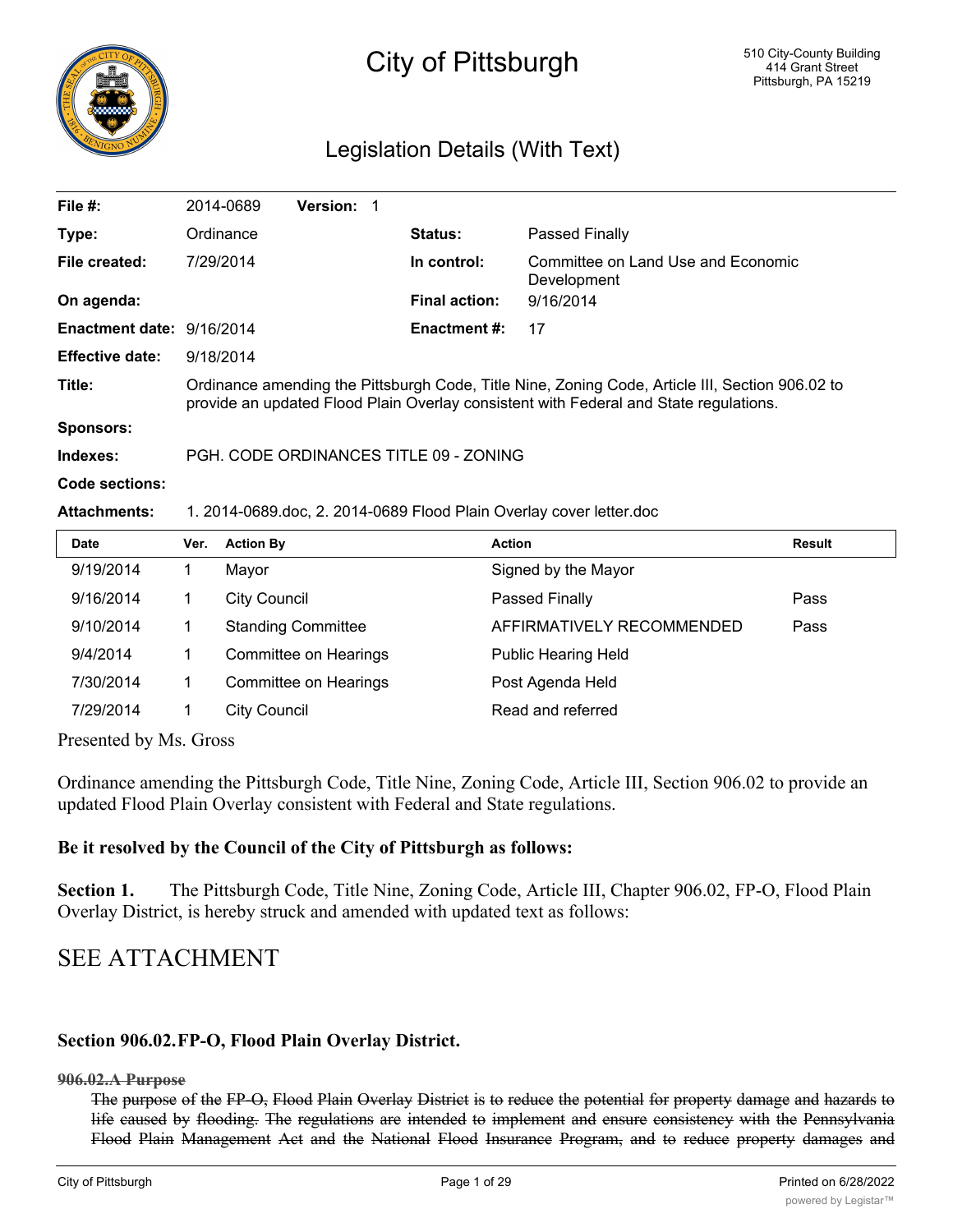#### hazards to life caused by flooding.

**906.02.B Permits Required**

In order to assure compliance with all pertinent local, state and federal flood plain regulations, no development shall commence in a flood plain without the issuance of a City zoning and building permit.

#### **906.02.C Special Definitions**

The following special definitions shall apply the Flood Plain Overlay District regulations:

1. **Base flood** means a flood having a one (1) percent chance of being equaled or exceeded in any given year.

2. **Development which may endanger human life** means, in accordance with the Pennsylvania Flood Plain Management Act and regulations adopted by the Department of Community Affairs pursuant to that act; any activity requiring the production, storage, use of any amount of radioactive substances; structures or land used for the production or storage of any quantity of the following materials; or structures or land used for any activity requiring the maintenance of a supply (more than five hundred fifty (550) gallons or other comparable volume) of the following materials:

A. Acetone

- B. Ammonia
- C. Benzene
- D. Calcium carbide
- E. Carbon disulfide
- F. Celluloid
- G. Chlorine
- H. Hydrochloric acid
- I. Hydrocyanic acid
- J. Magnesium
- K. Nitric acid and oxides of nitrogen
- L. Petroleum products (gasoline, fuel oil, etc.)
- M. Phosphorus
- N. Potassium
- O. Sodium
- P. Sulphur and sulphur products
- Q. Pesticides (including insecticide, fungicides and rodenticides)
- R. Radioactive substances, insofar as such substances are not otherwise regulated.

3. **Encroachment** means any structure or activity which in any manner changes, expands or diminishes the course, current or cross section of any watercourse, floodway or body of water.

4. **Flood plain** means any land susceptible to being inundated by water from any source during the base flood, as shown on the most current flood plain maps prepared by the Federal Insurance Administration and approved by the Federal Emergency Management Agency (FEMA) for the purpose of determining the official Federal Designated Flood Plain, Floodway and Floodway Fringe. These maps are based on the most current Flood Insurance Study prepared by the Federal Emergency Management Agency; the Study being the definitive source of flood plain information, particularly in regards to base flood elevations and floodway widths.

5. **Floodway** means the channel of a river or other watercourse and adjacent land areas that shall be reserved in order to discharge the waters of the base flood; in this section, as shown on maps prepared by the Federal Insurance Administration of the Federal Emergency Management Agency. Where no floodway has been delineated within a flood plain, the floodway is established for regulatory purposes as extending fifty (50) feet landward from the top bank of a stream.

6. **Floodway fringe** means that portion of a flood plain which is not the floodway; in this section, as shown on maps prepared by the Federal Insurance Administration of the Federal Emergency Management Agency.

7. **Mobile Home** means a structure built on a permanent chassis which is transportable and is used as a permanent residence, temporary residence, office, storage space, or other use.

8. **Obstruction** means any projection, excavation, building, structure, stockpile, refuse, fill or matter in, along, across or projecting into any channel, watercourse or flood plain area which may impede, retard or change the direction of the flow of water either in itself or by catching or collecting debris carried by such water or which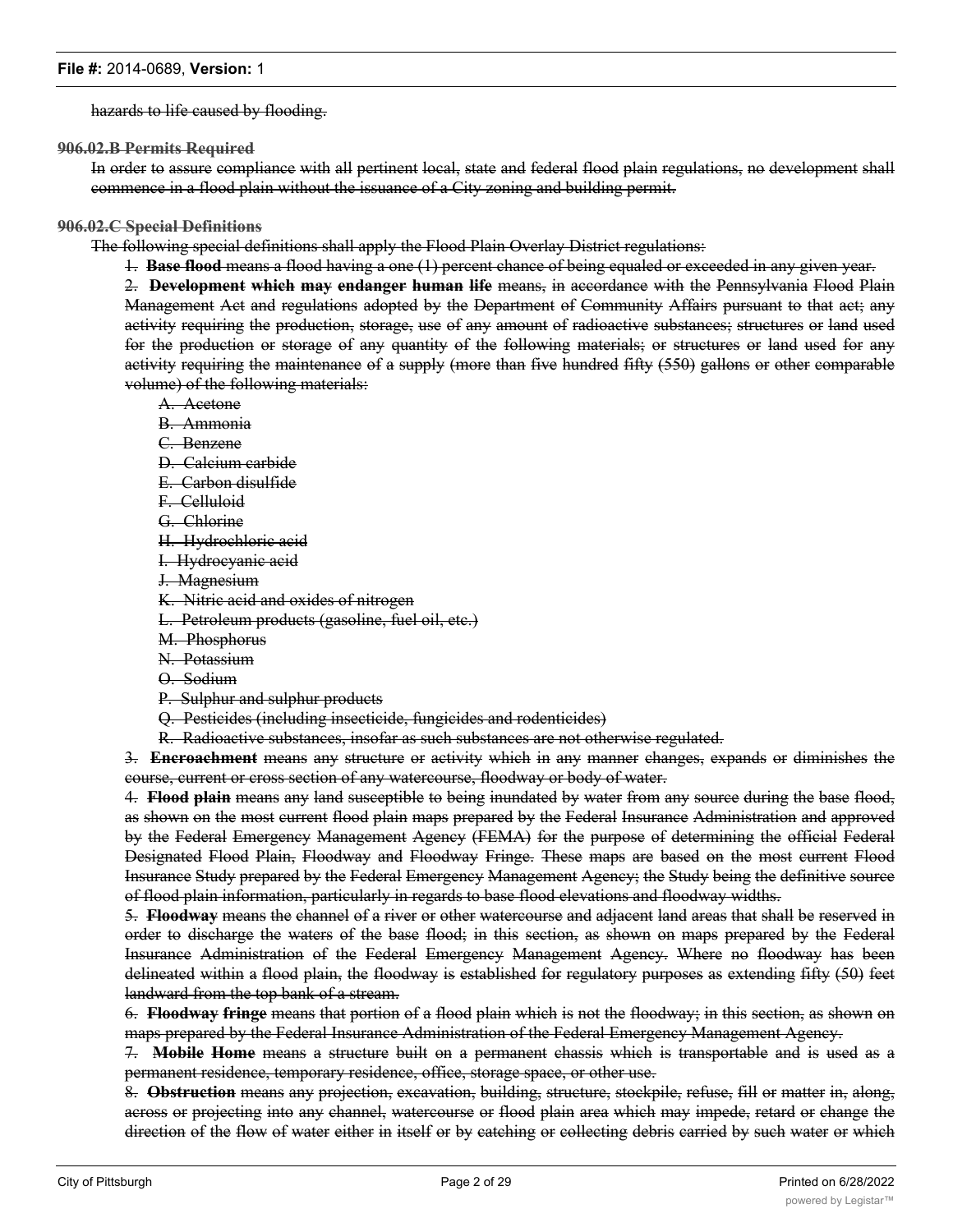is placed where the flow of the water might carry the same downstream.

9. **Special hazard** means obstructions in flood plains which present a special hazard to occupants or to the public and defined in the Pennsylvania Flood Plain Management Act as: hospitals, nursing homes, jails, new mobile home park or new mobile home subdivisions or substantial additions to mobile home parks or subdivisions.

10. **Substantial improvement** means any repair, reconstruction or improvement of a structure, the cost of which equals or exceeds fifty (50) percent of the market value of the structure either before the improvement is started or, if the structure has been damaged and is being restored, before the damage occurred. This term also includes work on structures which have incurred damage amounting to more than fifty (50) percent of the structure's market value before the damage, regardless of the actual repair work performed. This term does not include:

A. Any project for improvement of a structure to comply with existing state or local health, sanitary or safety code specifications which are solely necessary to assure safe living conditions; or

B. Any alteration of a structure listed on the National Register of Historic Places or the Pennsylvania Inventory of Historic Places, provided the alteration does not preclude the structure's continued designation as a historic structure by the pertinent entity.

#### **906.02.D Effect of District Regulations**

Land within the FP-O District shall be used and structures shall be constructed, altered or enlarged for uses that are allowed in the underlying zoning districts, unless specifically limited or prohibited by the FP-O District regulations of this section.

All utilities including but not limited to electric, gas, public water, sanitary sewerage, storm sewers, telephones and cable communications in flood plain areas shall be designed and constructed to prevent damage to the systems, damaged caused by the systems, and loss of service during times of flood. On-lot sewerage systems shall not be permitted in flood plain areas. Gas and oil supply systems shall incorporate provisions for the drainage of these systems in the event flood water infiltration occurs. Prior to altering or relocating any floodway in the City, the State Floodplain Management Coordinating Agency shall be notified along with any other affected municipality, the State Department of Environmental Protection, and the Federal Emergency Management Agency. All applications for zoning approval in a flood plain area subject to the City's flood plain regulations, and subdivisions involving more than fifty (50) lots or five (5) acres, shall indicate the base flood elevation as determined from the FEMA Flood Plain Maps and Flood Insurance Study. In flood plain areas where the base flood elevation has not been established, applicants for zoning approval shall be responsible for contacting pertinent state and federal agencies to provide the Zoning Administrator with the best available base flood elevation information at the time of the zoning application.

#### **906.02.E Warning and Disclaimer**

The mapped delineations of land that may be subject to flooding do not necessarily include all land that is subject to such hazards. While it is the purpose of the regulations contained in this section to afford reasonable protection against damages caused by construction on or use of hazard-prone land, neither the mapped delineations nor any regulations contained in this section shall create any liability on the part of the City, its officers or employees for damages that may occur.

#### **906.02.F Floodway Regulations**

Land within floodways shall be subject to the following regulations, which shall apply to all new uses of land including the placement of fill, all new structures, all substantial improvements of existing structures and all enlargements or additions to existing structures or uses.

906.02.F.1 Compliance with State Flood Plain Management Act

In accordance with Section 302 of the Pennsylvania Flood Plain Management Act and the regulations of the Department of Environmental Protection or its successor agency contained in Chapter 105 of Title 25 of the Code, adopted on September 16, 1990, the Pennsylvania Department of Environmental Protection or its successor agency has exclusive jurisdiction to regulate obstructions and encroachments in floodways.

(a) No Certificate of Occupancy shall be issued by the Zoning Administrator for any obstruction or encroachment in a delineated floodway or where a floodway has not been delineated, within fifty (50) feet landward from the top of the bank of a stream in a floodplain area unless a permit has been first issued by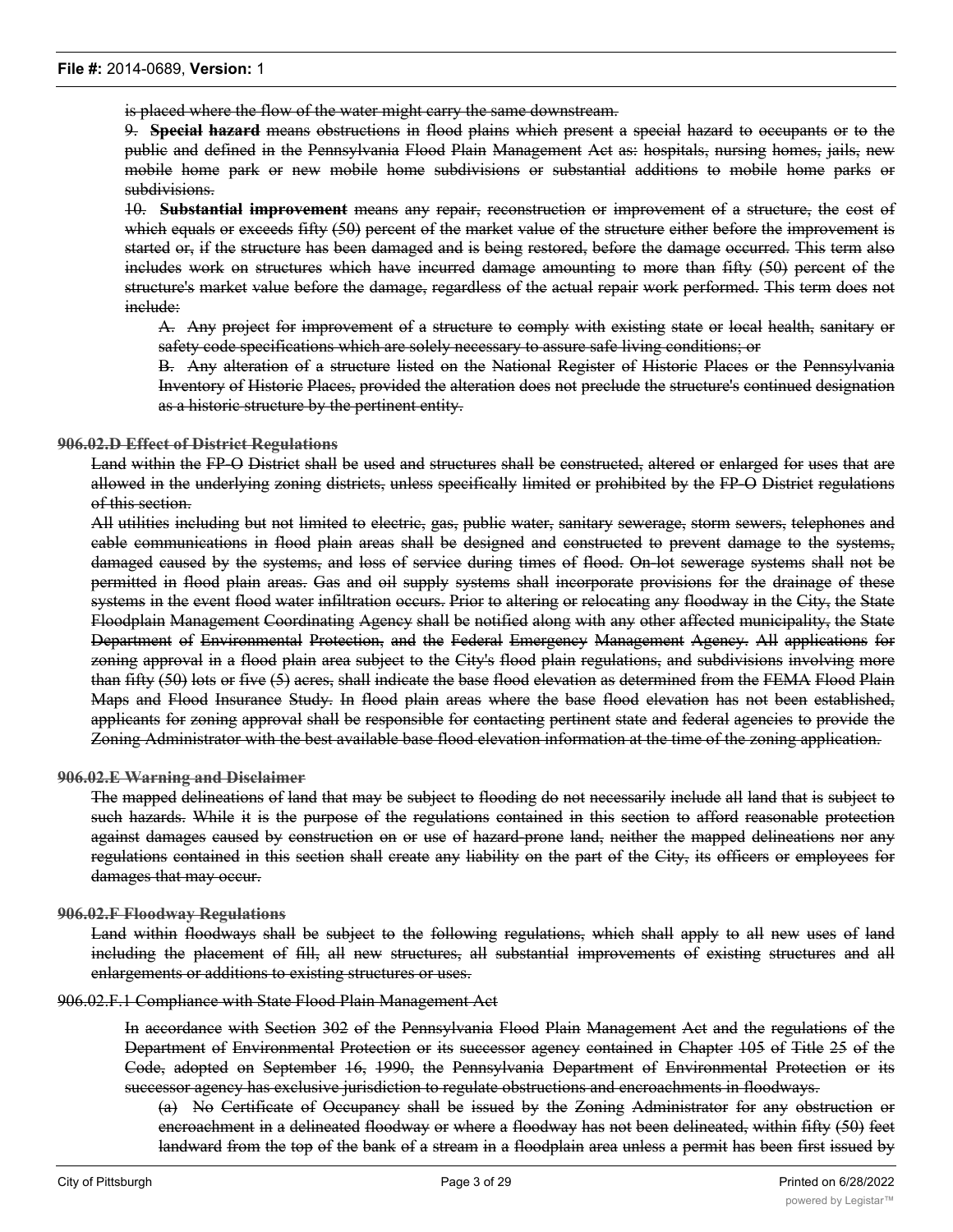the Department of Environmental.

(b) When such a permit has been issued by the Department of Environmental Protection or its successor agency, the following uses are prohibited:

(1) Use or development of land or construction or alteration of structures that would result in any increase in flood levels during the occurrence of the base flood discharge;

(2) Development that may endanger human life;

- (3) Special hazards; and
- (4) Mobile homes.

#### 906.02.F.2 When No State Permits Required

If the Department of Environmental shall determine that a permit is not required for use of land or for construction or alteration of a structure in a floodway or if the Department of Environmental Protection or its successor agency shall at any time delegate all or any portion of its authority to regulate such obstruction and encroachments to the City, the following uses are prohibited:

(a) Use or development of land or construction or alteration of structures that would result in any increase in flood levels during the occurrence of the base flood discharge;

- (b) Development that may endanger human life;
- (c) Special hazards; and
- (d) Mobile homes.

#### 906.02.F.3 Required Analysis

The applicant shall prove either by a written submission from the Department of Environmental or via an analysis conducted by a registered professional engineer utilizing Department of Environmental Protection or its successor agency approved methods that the proposed action would not result in any increase in flood levels during the occurrence of the base flood.

#### 906.02.F.4 Flood-Proofing

Any structure or use approved in the floodway shall comply with the requirements for flood proofing or elevation of a structure, or any enclosed space thereof, above flood level.

#### **906.02.G Floodway Fringe Regulations**

Land within an FP-O District but not within a floodway may be used and structures may be erected, altered or enlarged only for those uses listed in this section.

#### 906.02.G.1 Uses Permitted By-Right

Uses that are permitted By-Right in the underlying zoning district shall be permitted By-Right in the floodway fringe area of an FP-O District, except for developments that may endanger human life or special hazards. All new construction and substantial improvement of existing structures shall comply with requirements for elevation of structures, and any enclosed space thereof, above flood level or flood proofing.

#### 906.02.G.2 Conditional Uses

The following uses may be allowed in the floodway fringe area of a FP-O District after a public hearing and recommendations by the Planning Commission and after approval by City Council in accordance with the provisions of Sec. 922.06.

(a) Uses Classified as Conditional Uses in Underlying Zoning Districts

Uses which are classified as Conditional Uses in the underlying zoning district in a FP-O District, but not within a floodway, in accordance with all other provisions of this Zoning Ordinance applicable to the specific use and zoning district and provided:

(1) The use shall not be a special hazard, development which may endanger life, or a mobile home; nor shall it in any other way constitute or contribute to increased hazards to life or dangers to the public health, safety or welfare during time of flood;

(2) Any substantial improvement or new construction shall meet all requirements for elevation above flood level or flood proofing applicable to the particular category of use and structure;

(3) In the case of new development or construction, Council shall determine that the proposed use is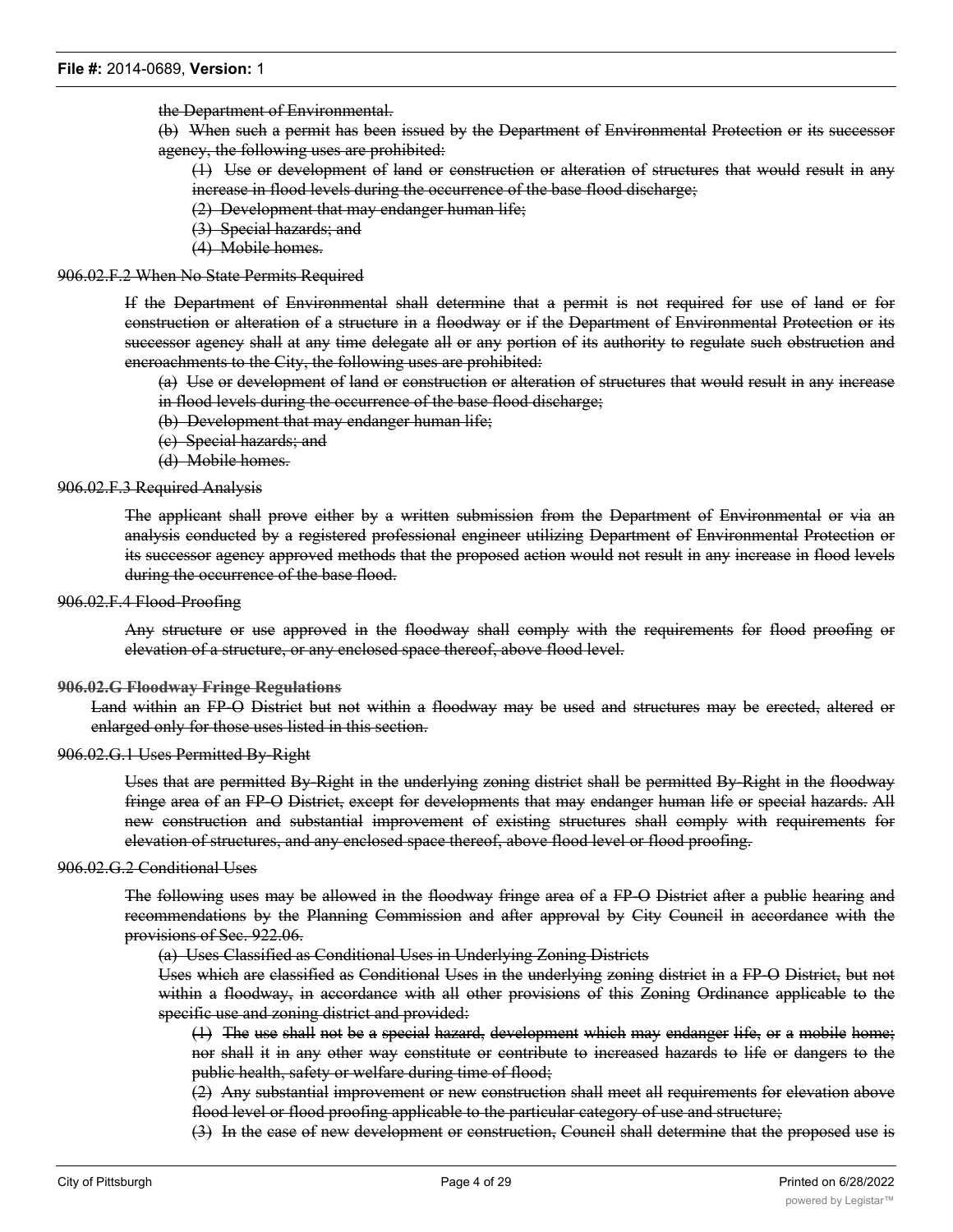necessary in the proposed location and that there are no feasible alternative locations outside of the FP -O District;

(4) In the case of alterations or enlargements, which do not constitute substantial improvements, Council may require arrangement of uses, mechanical systems, and other elements within a structure, for flood proofing or both, which are reasonably related to the minimization of flood damages and danger to life during time of flood; and

(5) If feasible in relation to the use and in relation to the character of adjacent areas, public access to the riverfront should be provided in connection with any new construction or development on a riverfront site within a FP-O District.

(b) Development That May Endanger Human Life

Development that may endanger human life in a District, but not within a floodway, shall be subject to the following standards:

(1) No new construction or development classified as development which may endanger life shall be permitted in a FP-O District;

(2) Substantial improvement of a development which may endanger human life shall be elevated or flood proofed to remain completely dry up to at least one and one-half (1½) feet above the level of the base flood and designed to prevent pollution from the structure or activity during the base flood; and

(3) Improvements to structures, which do not constitute substantial improvements, shall be flood proofed to the maximum extent feasible, and Council may impose additional requirements for the storage or anchoring of dangerous substances to reduce possible hazards during time of flood.

(c) Special Hazards

Special hazards in FP-O District, but not within a floodway, in accordance with all other provisions of this Zoning Ordinance applicable to the specific use and zoning district, and provided:

(1) Council shall determine that the use is necessary in the location proposed and that no feasible alternative site exists in a location not within FP-O District;

(2) New construction, substantial improvement, enlargements or additions of a special hazard use in a FP-O District shall be located and constructed to fully protect the health and safety of the general public and occupants of the structure. All structures shall be located, constructed and maintained so that:

(i) The structure will survive inundation by waters of the base flood without any lateral movement or damage to the structure or to any of its equipment or contents;

(ii) The lowest floor elevation will be at least one and one-half (1 1/2) feet above the base flood elevation;

(iii) The occupants of the structure can remain inside for an indefinite period of time and be safely evacuated at any time during the base flood;

(iv) There is full compliance with the Building Code and other requirements for special hazard uses adopted by the City; and

(v) Any significant possibility of pollution, increased flood levels or flows, or debris endangering life and property will be prevented.

(3) Any alteration or improvement of an existing special hazard use, which does not constitute a substantial improvement, enlargement or addition, shall be flood proofed to the maximum extent feasible; and Council may impose additional requirements to insure the safety of occupants during time of flood;

(4) The minimum filing requirements are met. These filing requirements shall include the following information:

(i) A location map which will enable a person unfamiliar with the City to accurately determine the location within the City of the site or property involved;

(ii) A topographic map based on the National Geodetic Vertical Datum of 1929, showing existing and proposed contours at intervals of two feet;

(iii) The location of the flood plain boundary line, information and spot elevations concerning the one hundred-year flood elevation, and information concerning the flow of water (including direction and velocities);

(iv) Complete information concerning flood depths, pressures, velocities, impact and uplift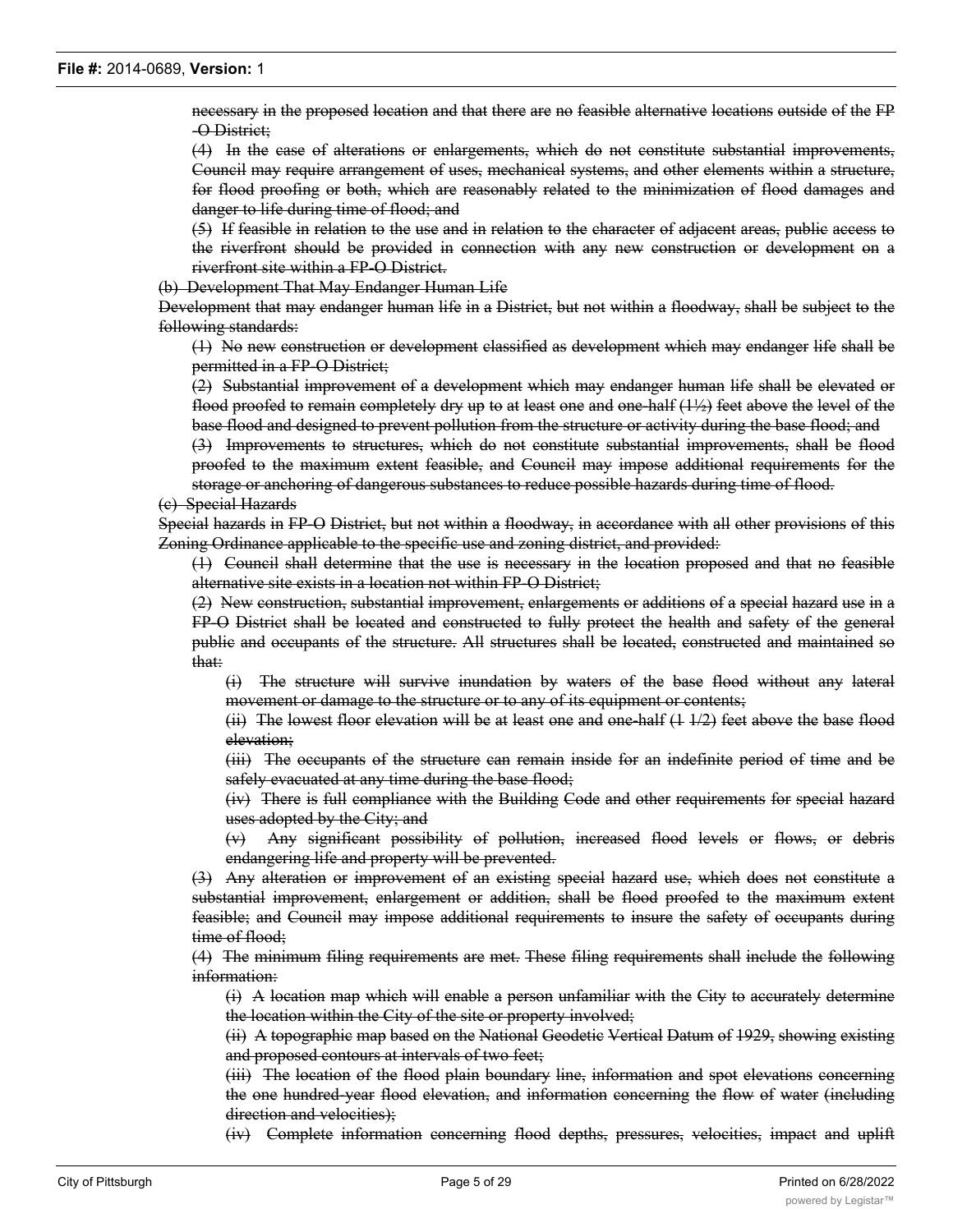forces, and other factors associated with the one hundred-year flood;

(v) Detailed information concerning any proposed flood proofing measures;

(vi) Cross-section drawings for all proposed streets, drives, other accessways, and parking areas, showing all right-of-way and pavement widths;

(vii) Profile drawings for all proposed streets, drives and vehicular accessways including existing and proposed grades;

(viii) Plans and profiles of all proposed sanitary and storm sewer systems, water supply systems, and any other utilities and facilities;

(ix) Certification from a registered professional engineer, architect or landscape architect that the proposed construction has been adequately designed to protect against damage from the one hundred-year flood;

(x) A statement, certified by a registered professional engineer, architect, landscape architect or other qualified person which contains a complete and accurate description of the nature and extent of pollution that might possibly occur from the development during the course of a one hundred-year flood, including a statement concerning the effects such pollution might have on human life;

(xi) A statement certified by a registered professional engineer, architect or landscape architect which contains a complete and accurate description of the effects the proposed development will have on 100-year flood elevations and flows;

(xii) A statement, certified by a registered professional engineer, architect or landscape architect which contains a complete and accurate description of the kinds and amounts of any loose buoyant materials or debris that may possibly exist or be located on the site below the one hundred-year flood elevation and the effects such materials and debris may have on 100-year flood elevations and flows:

(xiii) Any other applicable permits such as, but not limited to, a permit for any activity regulated by the Department of Environmental Resources under Section 302 of the Pennsylvania Flood Plain Management Act (any obstruction; flood control project, publicly owned or maintained; highway owned, constructed or maintained by a non-federal governmental unit; an obstruction owned or maintained by a public utility); and

(xiv) An evacuation plan which fully explains the manner in which the site will be safely evacuated before or during the course of a 100-year flood.

(5) Hospitals, nursing homes, correctional facilities, new mobile home parks or substantial additions to mobile home parks, shall be subject to special permit requirements specified hereunder:

(i) Within three (3) days of receipt of a Conditional Use application for a special hazard use and before consideration of such application by City Council, the Zoning Administrator shall forward a copy of the application, with accompanying documents to the Allegheny County Planning Commission via registered or certified mail and to the Bureau of Building Inspection for their review; and

(ii) If, after consideration by City Council, an application is approved, the Zoning Administrator shall so notify via registered or certified mail the Pennsylvania Department of Community Affairs in writing within five (5) working days after the date of City Council approval, together with the application and all documentation. A Certificate of Occupancy shall not be issued for a special hazard conditional use approved by City Council until thirty (30) days after receipt of notification by the Department of Community Affairs. If an application is disapproved by the Department of Community Affairs, the Zoning Administrator shall not issue a permit.

#### 906.02.G.3 Special Exceptions

Uses that are allowed as Special Exceptions in the underlying zoning district shall be allowed as Special Exceptions in the floodway fringe area of an FP-O District, provided that:

(a) The use shall not be a special hazard, development which may endanger human life, or a mobile home; nor shall it in any other way constitute or contribute to increased hazards to life or dangers to the public health, safety or welfare during time of flood;

(b) Any substantial improvement or new construction shall meet all requirements for elevation above flood level or flood proofing applicable to the particular category of use and structure;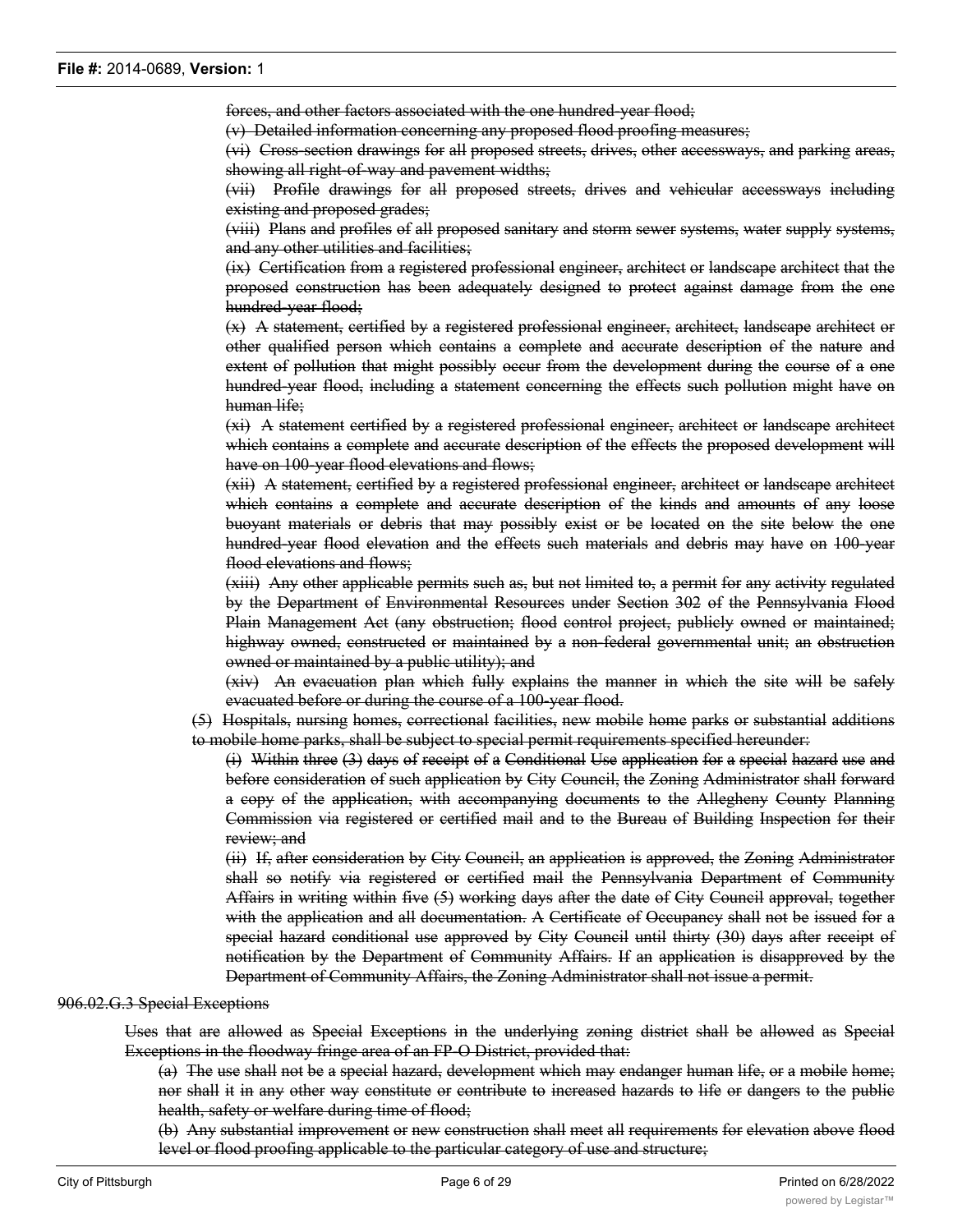(c) In the case of new development or construction, the Board shall determine that the proposed use is necessary in the proposed location and that there are no feasible alternative locations outside of the FP-O District; and

(d) In the case of alterations or enlargements, which do not constitute substantial improvements, the Board may impose requirements for arrangement of uses, mechanical systems and other elements within a structure and/or for flood proofing which are reasonably related to the minimization of flood damages and dangers to life during time of flood.

#### **906.02.A. Purpose**

The purpose of the FP-O Flood Plain Overlay District is to reduce the potential for property damage and hazards to life caused by flooding. The regulations are intended to implement and ensure consistency with the Pennsylvania Flood Plain Management Act and the National Flood Insurance Program.

The intent of this section is to:

- 1. Promote the general health, welfare, and safety of the community.
- 2. Encourage the utilization of appropriate construction practices in order to prevent or minimize flood damage in the future.
- 3. Minimize danger to public health by protecting water supply and natural drainage.
- 4. Reduce financial burdens imposed on the community, its governmental units, and its residents, by preventing excessive development in areas subject to flooding.
- 5. Comply with federal and state floodplain management requirements.

#### **906.02.B. Applicability**

It shall be unlawful for any person, partnership, business or corporation to undertake, or cause to be undertaken, any construction or development anywhere within the flood plain unless zoning approval has been obtained from the Zoning Administrator and a permit has been issued by the Bureau of Building Inspection.

#### **906.02.C Warning and Disclaimer of Liability**

The degree of flood protection sought by the provisions of this section is considered reasonable for regulatory purposes and is based on accepted engineering methods of study. Larger floods may occur or flood heights may be increased by man-made or natural causes, such as ice jams and bridge openings restricted by debris. This chapter does not imply that areas outside any identified floodplain areas, or that land uses permitted within such areas will be free from flooding or flood damages.

This section shall not create liability on the part of the City or any officer or employee thereof for any flood damages that result from reliance on this section or any administrative decision lawfully made thereunder.

#### **906.02.D Administration**

#### *906.02.D.1 Floodplain Administrator*

The Zoning Administrator is hereby appointed to administer and enforce this section. The Zoning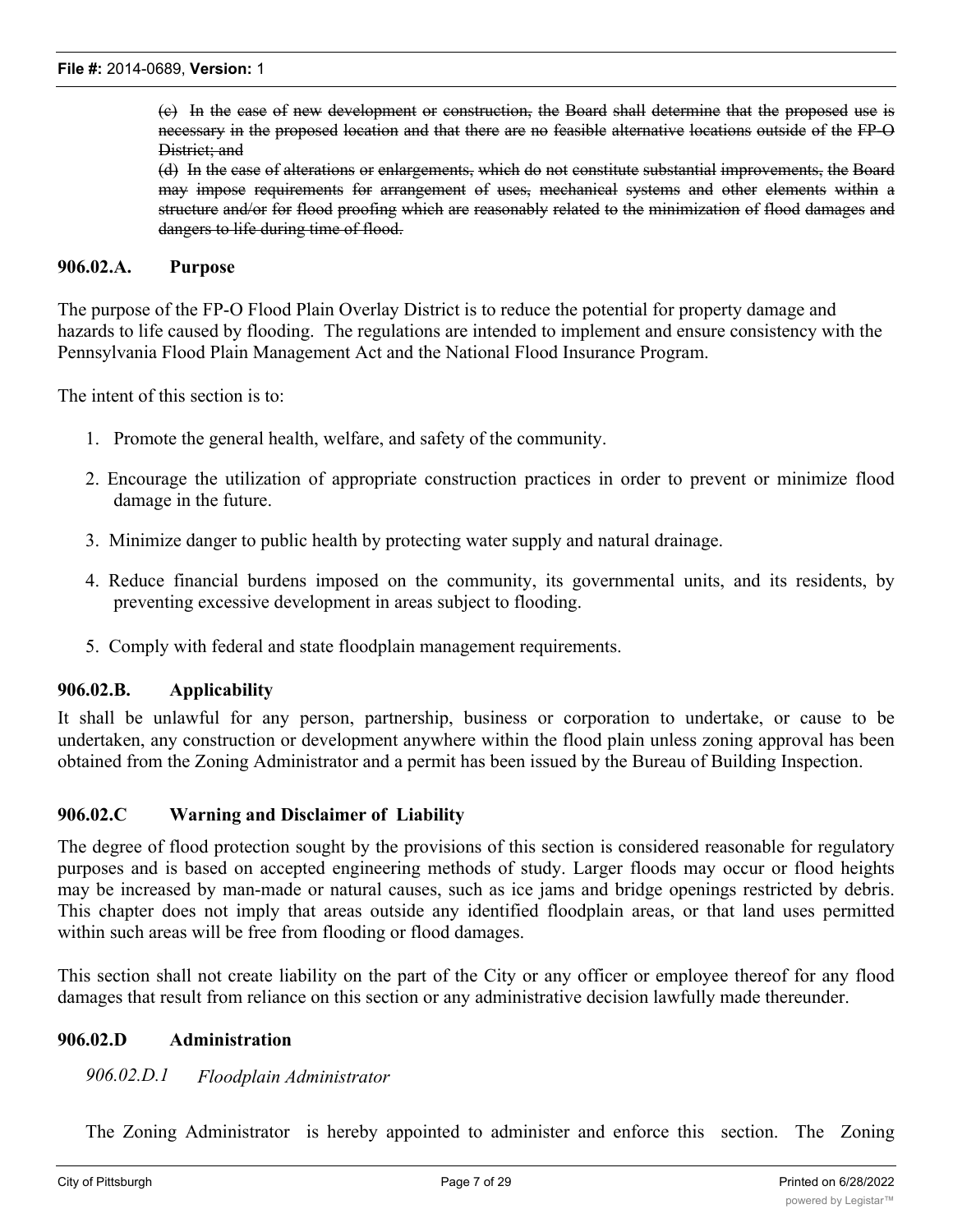Administrator may: (a) Fulfill the duties and responsibilities set forth in these regulations, (b) Delegate duties and responsibilities set forth in these regulations to qualified technical personnel, plan examiners, inspectors, and other employees, or (c) Enter into a written agreement or written contract with another agency or private sector entity to administer specific provisions of these regulations.

Administration of any part of these regulations by another entity shall not relieve the community of its responsibilities pursuant to the participation requirements of the National Flood Insurance Program as set forth in the Code of Federal Regulations at 44 C.F.R. Section 59.22.

## *906.02.D.2 Approvals Required*

Approval from the Zoning Administrator shall be required before any construction or development as defined in Article IX is undertaken within the flood plain overlay. Additional permits may be required at the determination of the Zoning Administrator for items not traditionally needing a building or occupancy permit, which include, but may not be limited to parking of recreation vehicles and storage of equipment and materials.

## *906.02.D.3 Duties and Responsibilities of the Zoning Administrator*

- (a) No approval shall be granted until it has been determined that the proposed work to be undertaken will be in conformance with the requirements of this and all other applicable codes and ordinances.
- (b) Prior to issuance of zoning approval, the Zoning Administrator shall review the application for the permit to determine if all other necessary government permits required by state and federal laws have been obtained, such as those required by the Pennsylvania Sewage Facilities Act (Act 1966-537, as amended); the Pennsylvania Dam Safety and Encroachments Act (Act 1978-325, as amended); the Pennsylvania Clean Streams Act (Act 1937-394, as amended); and the U.S. Clean Water Act, Section 404, 33, U.S.C. 1344. No zoning approval shall be issued until this determination has been made.
- (c) The Zoning Administrator shall maintain in perpetuity all records associated with the requirements of this section including, but not limited to, finished construction elevation data, permitting, inspection and enforcement.
- (d) The Zoning Administrator is the official responsible for submitting a biennial report to FEMA concerning community participation in the National Flood Insurance Program.
- (e) The responsibility, authority and means to implement the commitments of the Zoning Administrator can be delegated from the person identified. However, the ultimate responsibility lies with the Zoning Administrator.
- (f) The Zoning Administrator shall delegate the consideration of the requirements of the Building Code in accordance with Title 10 to the Building Code Official.

## *906.02.D.4. Application Procedures and Requirements*

(a) In addition to the information required to apply for Zoning Vouchers and Building Permits, if any proposed construction or development is located entirely or partially within any identified floodplain area, applicants shall provide all the necessary information in sufficient detail and clarity to enable the Zoning Administrator to determine that: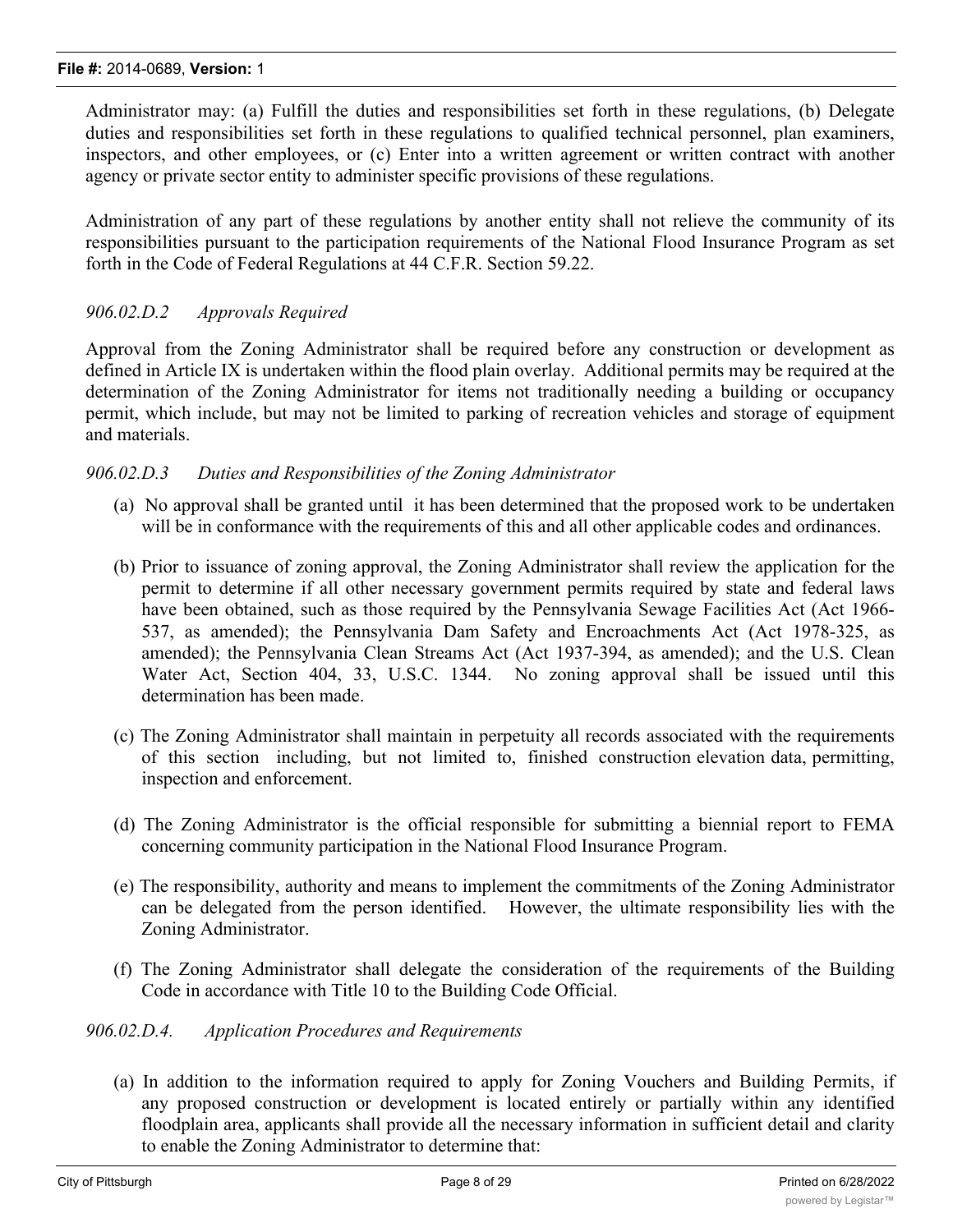- (1) all such proposals are consistent with the need to minimize flood damage and conform with the requirements of this and all other applicable codes and ordinances;
- (2) all utilities and facilities, such as sewer, gas, electrical and water systems are located and constructed to minimize or eliminate flood damage;
- (3) adequate drainage is provided so as to reduce exposure to flood hazards;
- (4) structures will be anchored to prevent floatation, collapse, or lateral movement;
- (5) building materials are flood-resistant;
- (6) appropriate practices that minimize flood damage have been used; and
- (7) electrical, heating, ventilation, plumbing, air conditioning equipment, and other service facilities have been designed and located to prevent water entry or accumulation.
- (b) Applicants shall file the following minimum information plus any other pertinent information as may be required by the Zoning Administrator to make the above determination:
	- (1) A completed application form, in writing and submitted to the Zoning Administrator. The application shall contain the following:
		- (i) Name and address of applicant;
		- (ii) Name and address of owner of land on which proposed construction is to occur;
		- (iii) Name and address of contractor;
		- (iv) Site location including address;
		- (v) Listing of other permits required;
		- (vi) Brief description of proposed work and estimated cost, including a breakout of cost of proposed improvement and the market value of the building before the damage occurred where appropriate; and
		- (vii)A plan of the site showing the exact size and location of the proposed construction as well as any existing buildings or structures.
	- (2) A plan of the entire site, clearly and legibly drawn at a scale of one (1) inch being equal to one hundred (100) feet or less, showing the following:
		- (i) north arrow, scale, and date;
		- (ii) topographic contour lines;
		- (iii) the location of all existing and proposed buildings, structures, and other improvements,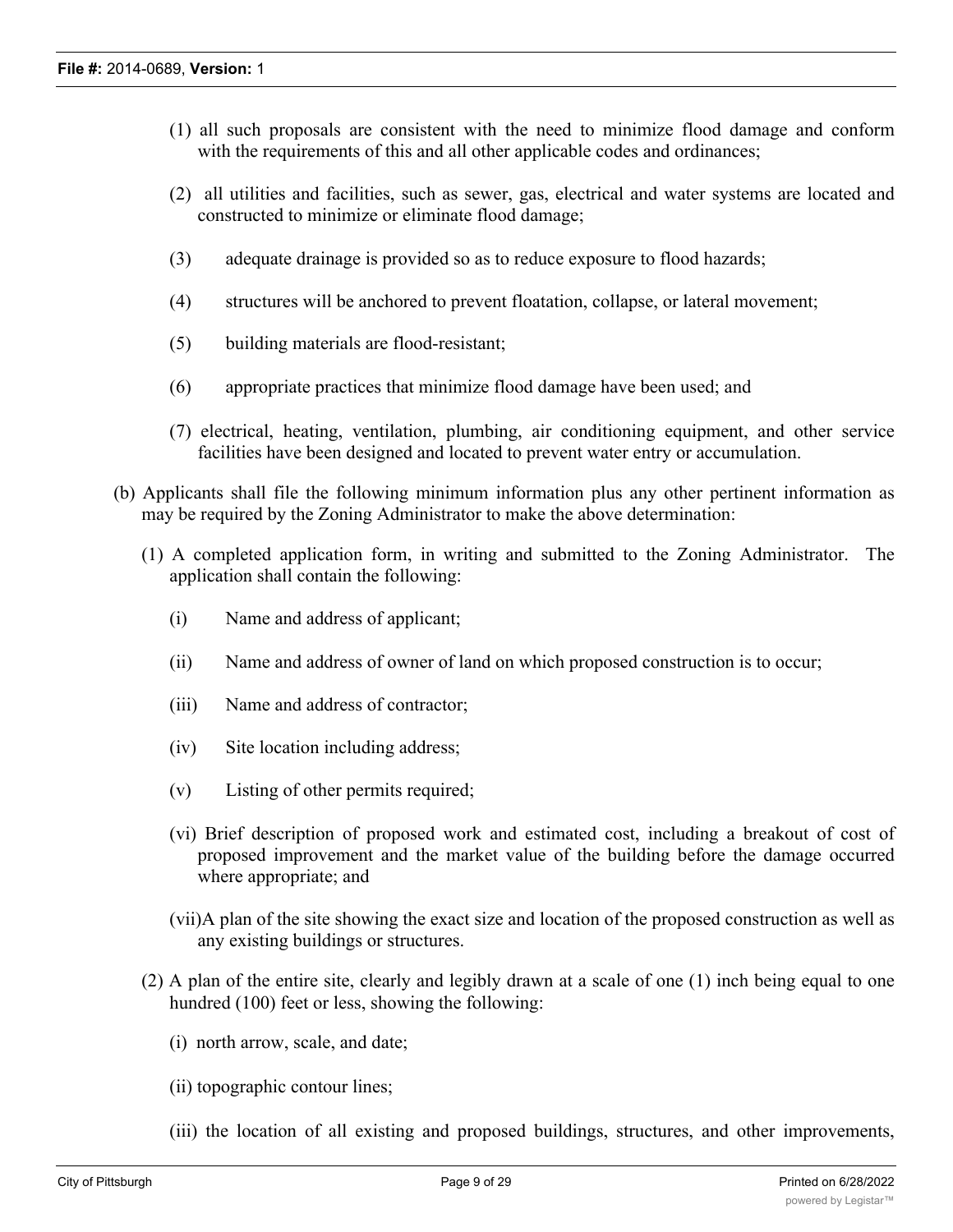including the location of any existing or proposed subdivision and development;

(iv)the location of all existing streets, drives, and other access ways; and

- (v) the location of any existing bodies of water or watercourses, identified floodplain areas, and, if available, information pertaining to the floodway, and the flow of water including direction and velocities.
- (3) Plans of all proposed buildings, structures and other improvements, drawn at suitable scale showing the following:
	- (i) the proposed lowest floor elevation of any proposed building based upon North American Vertical Datum of 1988;
	- (ii) the elevation of the base flood; and
	- (iii) supplemental information as may be necessary under the Building Code in accordance with Title 10.
- (4) The following data and documentation:
	- (i) if available, information concerning flood depths, pressures, velocities, impact and uplift forces and other factors associated with a base flood; and Floodway Area (See 906.02.E.2.a) when combined with all other existing and anticipated development, will not increase the base flood elevation at any point;
	- (ii) documentation, certified by a registered professional engineer or architect, to show that the cumulative effect of any proposed development within an AE Area/District without floodway (See Section 906.02.E.2.b) when combined with all other existing and anticipated development, will not increase the base flood elevation more than one (1) foot at any point within the community;
	- (iii) a document, certified by a registered professional engineer or architect, which states that the proposed construction or development has been adequately designed to withstand the pressures, velocities, impact and uplift forces associated with the base flood. Such statement shall include a description of the type and extent of flood proofing measures which have been incorporated into the design of the structure and/or the development;
	- (iv) detailed information needed to determine compliance with Section 906.02.F.3.f, Storage, and Section 906.02.F.4, Development Which May Endanger Human Life, including:
		- A. the amount, location and purpose of any materials or substances referred to in Sections 906.02.F.3.f. and 906.02.F.4 which are intended to be used, produced, stored or otherwise maintained on site;
		- B. a description of the safeguards incorporated into the design of the proposed structure to prevent leaks or spills of the dangerous materials or substances listed in 906.02.F.4 during a base flood;
	- (v) the appropriate component of the Department of Environmental Protection's Planning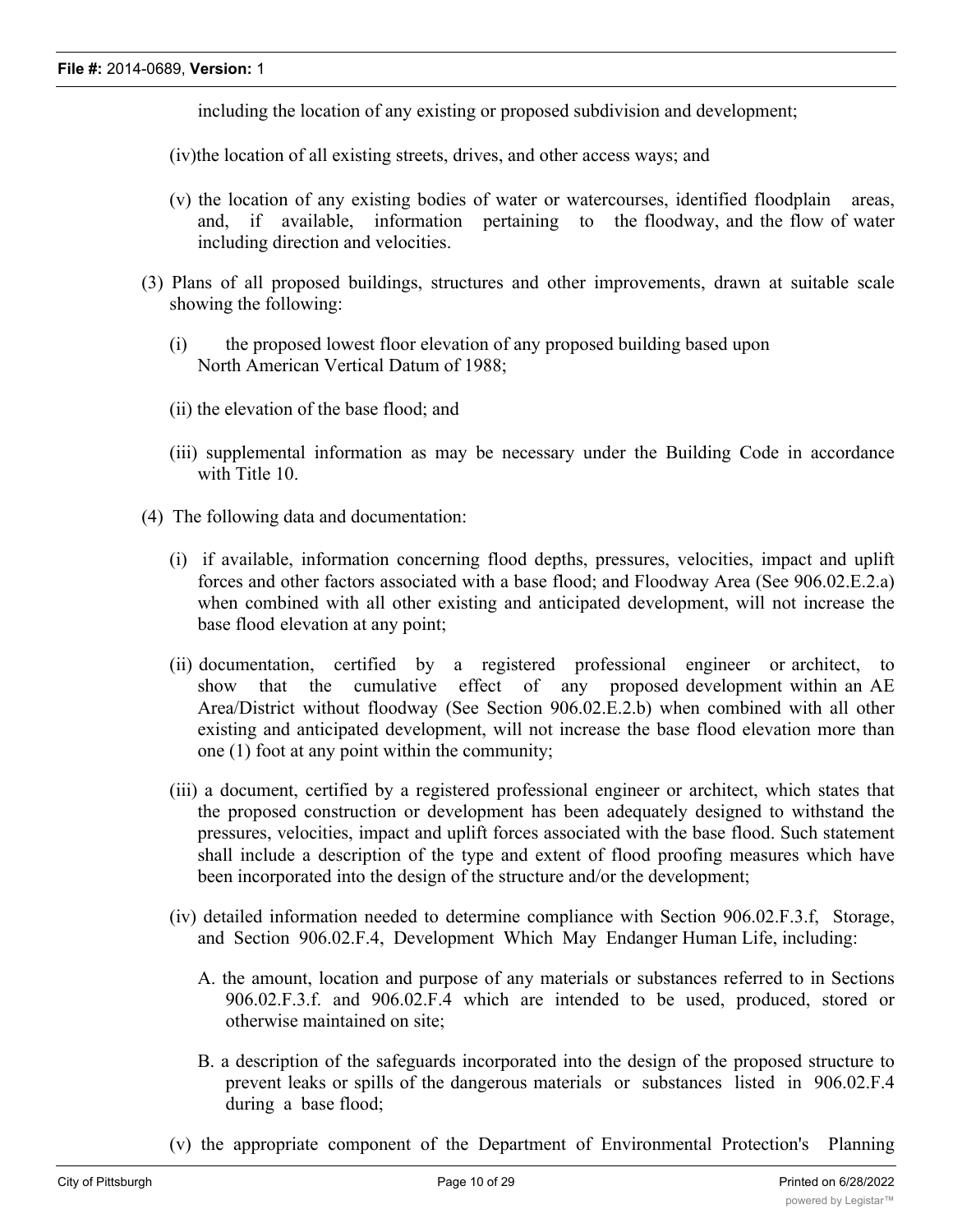Module for Land Development;

(vi) where any excavation or grading is proposed, a plan meeting the requirements of the Department of Environmental Protection, to implement and maintain erosion and sedimentation control; and

(vii)completed Elevation Certificate based on construction drawings.

## *906.02. D.5 Review of Application by Others*

A copy of all plans and applications for any proposed construction or development in any identified floodplain area to be considered for approval may be submitted by the Zoning Administrator to any other appropriate agencies and/or individuals (e.g. Planning Commission, etc.) for review and comment.

## *906.02.D.6 Changes*

After approval is issued by the Zoning Administrator, no changes of any kind shall be made to the application, permit or any of the plans, specifications or other documents submitted with the application without the written consent or approval of the Zoning Administrator. Requests for any such change shall be in writing, and shall be submitted by the applicant to Zoning Administrator for consideration.

## **906.02.E Identification of Flood Plain Areas**

## *906.02.E.1 Identification*

The identified floodplain area shall be:

- (a) any areas of City*,* classified as Special Flood Hazard Areas (SFHAs) in the Flood Insurance Study (FIS) and the accompanying Flood Insurance Rate Maps (FIRMs) dated September 26, 2014 and issued by the Federal Emergency Management Agency (FEMA) or the most recent revision thereof, including all digital data developed as part of the Flood Insurance Study, and
- (b) any Community Identified Flood Hazard Areas.

The above referenced FIS and FIRMs, and any subsequent revisions and amendments are hereby adopted by City and declared to be a part of this section.

## *906.02.E.2 Description and Special Requirements of Identified Floodplain Areas*

The identified floodplain area shall consist of the following specific areas:

- (a) The Floodway Area shall be those areas identified in the FIS and the FIRM as floodway and which represent the channel of a watercourse and the aexpndtw0 djacent land areas that must be reserved in order to discharge the base flood without increasing the water surface elevation by more than one (1) foot at any point. This term shall also include floodway areas which have been identified in other available studies or sources of information for those Special Flood Hazard Areas where no floodway has been identified in the FIS and FIRM.
	- (i) Within any floodway area, no encroachments, including fill, new construction, substantial improvements, or other development shall be permitted unless it has been demonstrated through hydrologic and hydraulic analysis performed in accordance with standard engineering practice that the proposed encroachment would not result in any increase in flood levels within the community during the occurrence of the base flood discharge.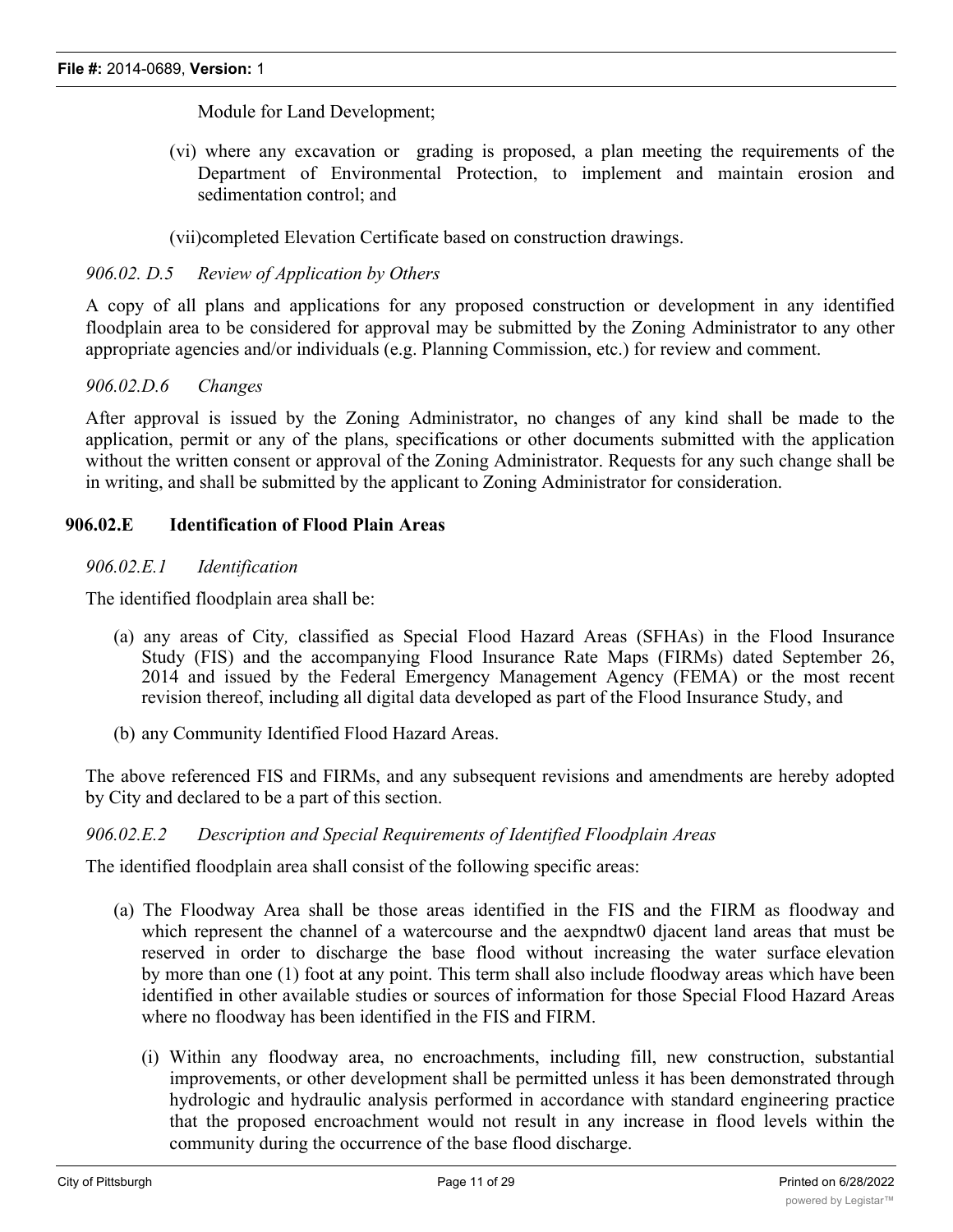- (ii) Within any floodway area, no new construction or development shall be allowed, unless the appropriate permit is obtained from the Department of Environmental Protection Regional Office.
- (b) The AE Area/District shall be those areas identified as an AE Zone on the FIRM included in the FIS prepared by FEMA for which base flood elevations have been provided.
	- (i) The AE Area adjacent to the floodway shall be those areas identified as an AE Zone on the FIRM included in the FIS prepared by FEMA for which base flood elevations have been provided and a floodway has been delineated.
- (c) The A Area/District shall be those areas identified as an A Zone on the FIRM included in the FIS prepared by FEMA and for which no base flood elevations have been provided. For these areas, elevation and floodway information from other Federal, State, or other acceptable sources shall be used when available. Where other acceptable information is not available, the base flood elevation shall be determined by using the elevation of a point on the boundary of the identified floodplain area which is nearest the construction site.

In lieu of the above, the municipality may require the applicant to determine the elevation with hydrologic and hydraulic engineering techniques. Hydrologic and hydraulic analyses shall be undertaken only by professional engineers or others of demonstrated qualifications, who shall certify that the technical methods used correctly reflect currently accepted technical concepts. Studies, analyses, computations, etc., shall be submitted in sufficient detail to allow a thorough technical review by the municipality.

(d) Community Identified Flood Hazard Areas shall be those areas where the City has identified local flood hazard or ponding areas, as delineated and adopted on a "Local Flood Hazard Map" using best available topographic data and locally derived information such as flood of record, historic high water marks, soils or approximate study methodologies.

## *906.02.E.3 Changes in Identification of Area*

The Identified Floodplain Area may be revised or modified by the City where studies or information provided by a qualified agency or person documents the need for such revision. However, prior to any such change to the Special Flood Hazard Area, approval must be obtained from FEMA. Additionally, as soon as practicable, but not later than six (6) months after the date such information becomes available, a community shall notify FEMA of the changes to the Special Flood Hazard Area by submitting technical or scientific data. See Section 906.02.F.1.b for situations where FEMA notification is required.

## **906.02.F Technical Provisions**

#### *906.02.F.1 General*

- (a) Alteration or Relocation of Watercourse
	- (1) No encroachment, alteration, or improvement of any kind shall be made to any watercourse until all adjacent municipalities which may be affected by such action have been notified by the municipality, and until all required permits or approvals have first been obtained from the Department of Environmental Protection Regional Office.

 $(2)$  No encroachment, alteration, or improvement of any kind shall be made to any watercourse  $\alpha$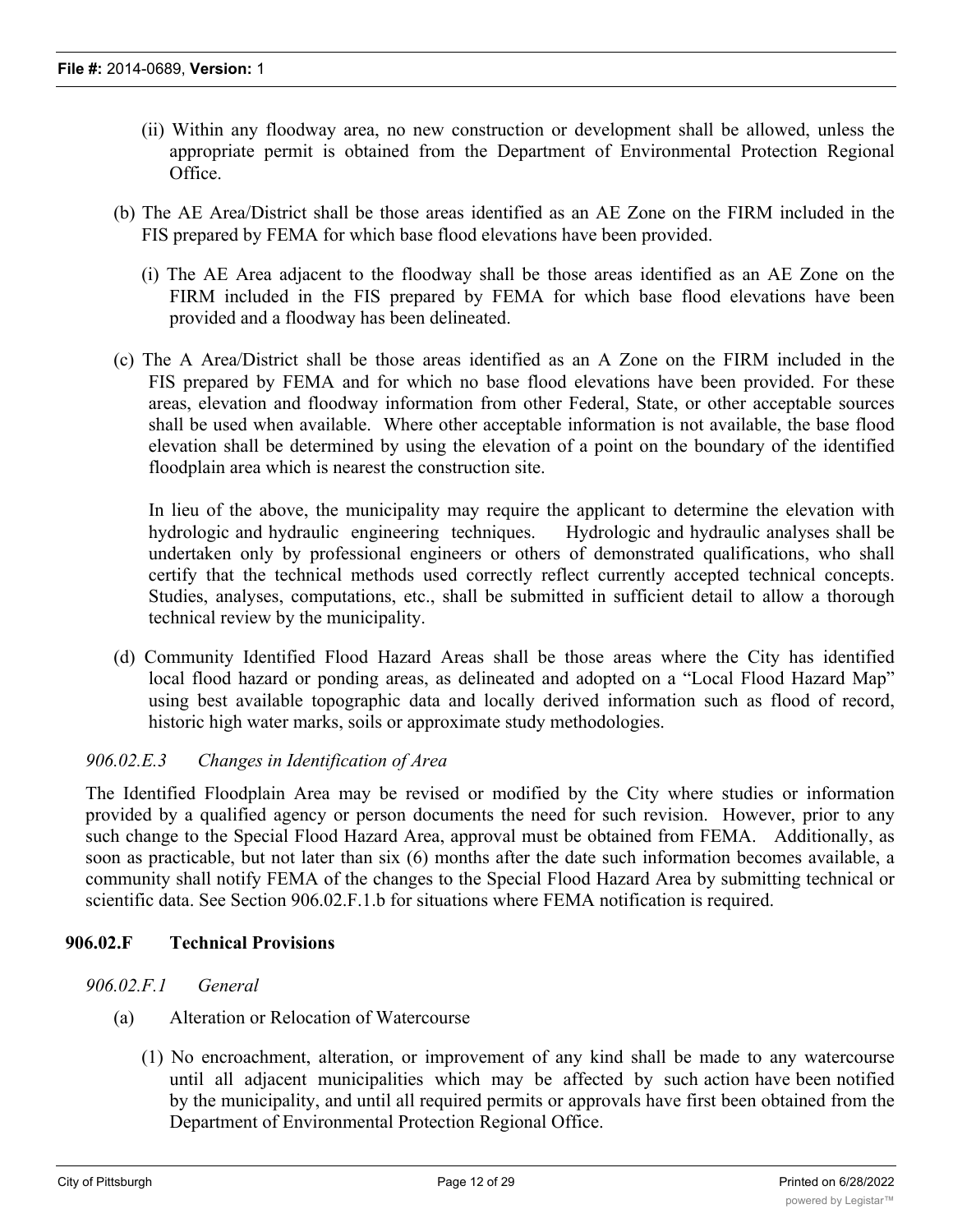- (2) No encroachment, alteration, or improvement of any kind shall be made to any watercourse unless it can be shown that the activity will not reduce or impede the flood carrying capacity of the watercourse in any way.
- (3) In addition, FEMA and the Pennsylvania Department of Community and Economic Development, shall be notified prior to any alteration or relocation of any watercourse.
- (b) When the following encroachments are permitted: any development that causes a rise in the base flood elevations within the floodway; any development occurring in Zones A1-30 and Zone AE without a designated floodway, which will cause a rise of more than one foot in the base flood elevation; or alteration or relocation of a stream (including but not limited to installing culverts and bridges), the Applicant shall (as per 44 CFR Part 65.12):
	- (1) apply to FEMA for conditional approval of such action prior to permitting the encroachments to occur.
	- (2) Upon receipt of the Administrator's conditional approval of map change and prior to approving the proposed encroachments, the City shall provide evidence to FEMA of the adoption of floodplain management ordinances incorporating the increased base flood elevations and / or revised floodway reflecting the post- project condition.
	- (3) Upon completion of the proposed encroachments, the City shall provide as- built certifications. FEMA will initiate a final map revision upon receipt of such certifications in accordance with 44 CFR Part 67.
- (c) Any new construction, development, uses or activities allowed within any identified floodplain area shall be undertaken in strict compliance with the provisions contained in this section and any other applicable codes, ordinances and regulations.

#### *906.02.F.2 Elevation and Floodproofing Requirements*

- (a) Residential Structures
	- (1) In AE Zones, any new construction or substantial improvement shall have the lowest floor (including basement) elevated up to, or above, the regulatory flood elevation as defined in Section 906.02.J.
	- (2) In A Zones, where there are no Base Flood Elevations specified on the FIRM, any new construction or substantial improvement shall have the lowest floor (including basement) elevated up to, or above, the regulatory flood elevation determined in accordance with Section 906.02.E.2.b.
	- (3) The design and construction standards and specifications contained in the Building Code in accordance with Title 10 and ASCE 24 shall be utilized, where they are more restrictive.
- (b) Non-residential Structures
	- (1) In AE Zones, any new construction or substantial improvement of a non-residential structure shall have the lowest floor (including basement) elevated up to, or above, the regulatory flood elevation, or be designed and constructed so that the space enclosed below the regulatory flood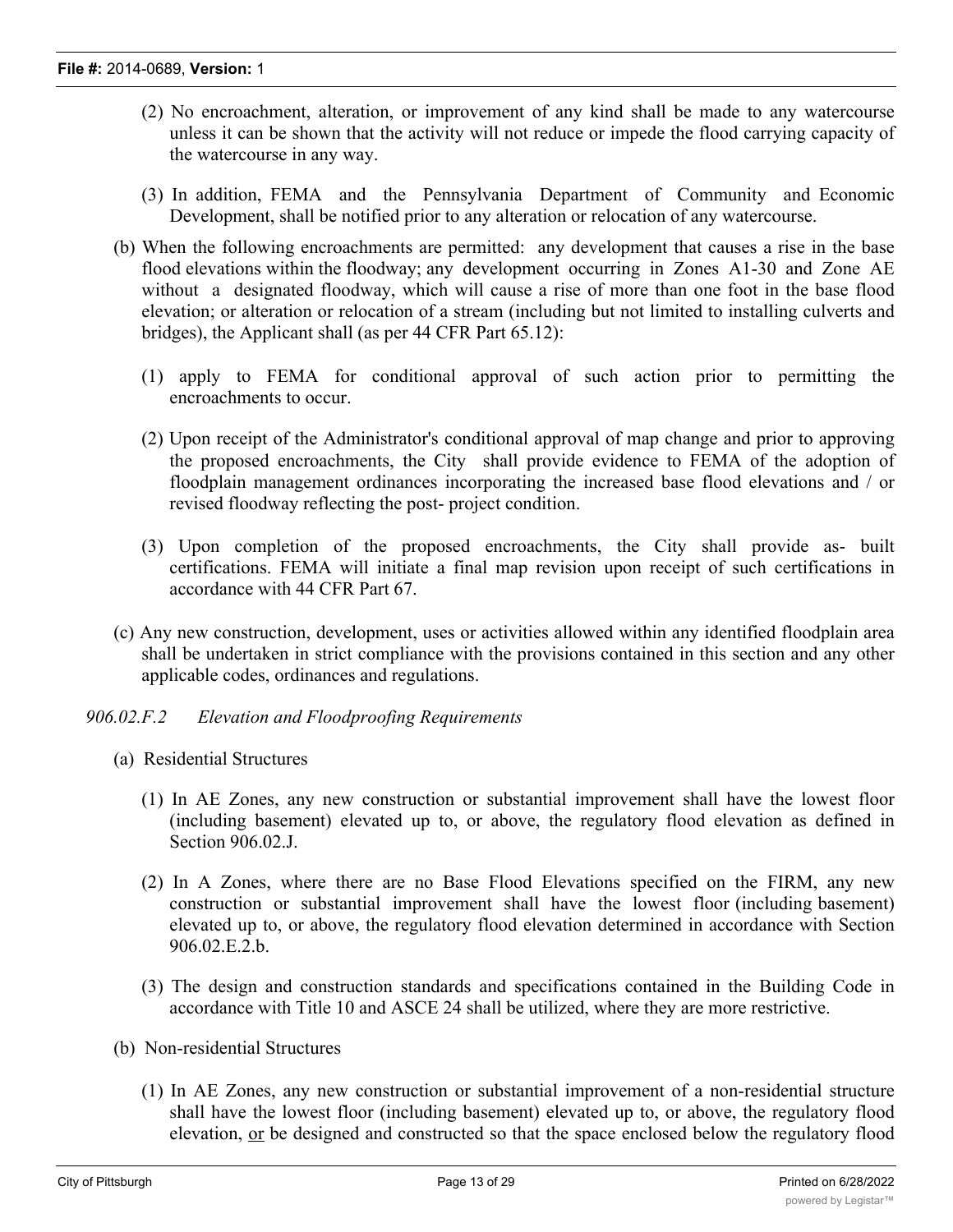elevation:

- (i) is floodproofed so that the structure is watertight with walls substantially impermeable to the passage of water and,
- (ii) has structural components with the capability of resisting hydrostatic and hydrodynamic loads and effects of buoyancy.
- (2) In A Zones, where there no Base Flood Elevations are specified on the FIRM, any new construction or substantial improvement shall have the lowest floor (including basement) elevated or completely floodproofed up to, or above, the regulatory flood elevation determined in accordance with Section 906.02.E.2.c.
- (3) Any non-residential structure, or part thereof, made watertight below the regulatory flood elevation shall be floodproofed in accordance with the WI or W2 space classification standards contained in the publication entitled "Flood- Proofing Regulations" published by the U.S. Army Corps of Engineers (June 1972, as amended March 1992) or with some other equivalent standard. All plans and specifications for such floodproofing shall be accompanied by a statement certified by a registered professional engineer or architect which states that the proposed design and methods of construction are in conformance with the above referenced standards.
- (4) The design and construction standards and specifications contained Building Code in accordance with Title 10 and ASCE 24 shall be utilized, where they are more restrictive.
- (c) Space below the lowest floor
	- (1) Fully enclosed space below the lowest floor (excluding basements) which will be used solely for the parking of a vehicle, building access, or incidental storage in an area other than a basement, shall be designed and constructed to allow for the automatic entry and exit of flood waters for the purpose of equalizing hydrostatic forces on exterior walls. The term "fully enclosed space" also includes crawl spaces.
	- (2) Designs for meeting this requirement must either be certified by a registered professional engineer or architect, or meet or exceed the following minimum criteria:
		- (i) a minimum of two openings having a net total area of not less than one (1) square inch for every square foot of enclosed space.
		- (ii) the bottom of all openings shall be no higher than one (1) foot above grade.
		- (iii) openings may be equipped with screens, louvers, or other coverings or devices provided that they permit the automatic entry and exit of floodwaters.
- (d) Historic Structures

Historic structures as defined in Section 906.02.J undergoing repair or rehabilitation that would constitute a substantial improvement as defined in this section, must comply with all requirements in this section that do not preclude the structure's continued designation as a historic structure. Documentation that a specific section requirement will cause removal of the structure from the

National Register of Historic Places or the State Inventory of Historic places must be obtained from the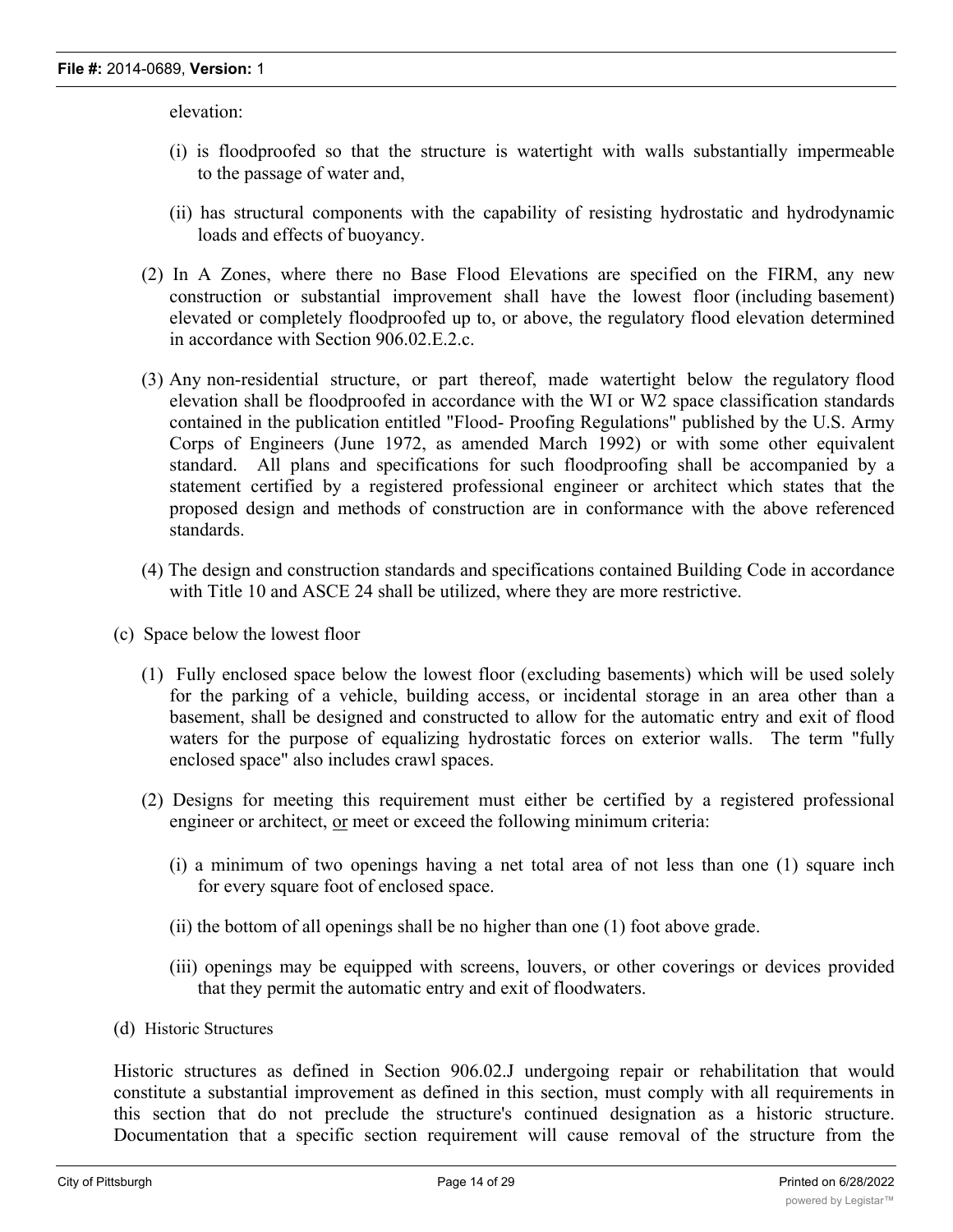National Register of Historic Places or the State Inventory of Historic places must be obtained from the Secretary of the Interior or the State Historic Preservation Officer. Any exterior alterations to properties designated by the City as historic must be approved by the City's Historic Review Commission prior to commencement. Any exemption from Code requirements will be the minimum necessary to preserve the historic character and design of the structure.

(e) Accessory structures

Structures accessory to a principal building need not be elevated or floodproofed to remain dry, but shall comply, at a minimum, with the following requirements:

- (1) the structure shall not be designed or used for human habitation, but shall be limited to the parking of vehicles, or to the storage of tools, material, and equipment related to the principal use or activity;
- (2) floor area shall not exceed 200 square feet;
- (3) the structure will have a low damage potential;
- (4) the structure will be located on the site so as to cause the least obstruction to the flow of flood waters;
- (5) power lines, wiring, and outlets will be elevated to the regulatory flood elevation;
- (6) permanently affixed utility equipment and appliances such as furnaces, heaters, washers, dryers, etc. are prohibited;
- (7) sanitary facilities are prohibited; and
- (8) the structure shall be adequately anchored to prevent flotation, collapse, and lateral movement and shall be designed to automatically provide for the entry and exit of floodwater for the purpose of equalizing hydrostatic forces
- on the walls. Designs for meeting this requirement must either be certified by a registered professional engineer or architect, or meet or exceed the following minimum criteria:
	- (i) a minimum of two openings having a net total area of not less than one (1) square inch for every square foot of enclosed space.
	- (ii) the bottom of all openings shall be no higher than one (1) foot above grade.
	- (iii) openings may be equipped with screens, louvers, etc. or other coverings or devices provided that they permit the automatic entry and exit of flood waters.

## *906.02.F.3 Design and Construction Standards*

The following minimum standards shall apply for all construction and development proposed within any identified floodplain area:

(a) Fill

If fill is used, it shall: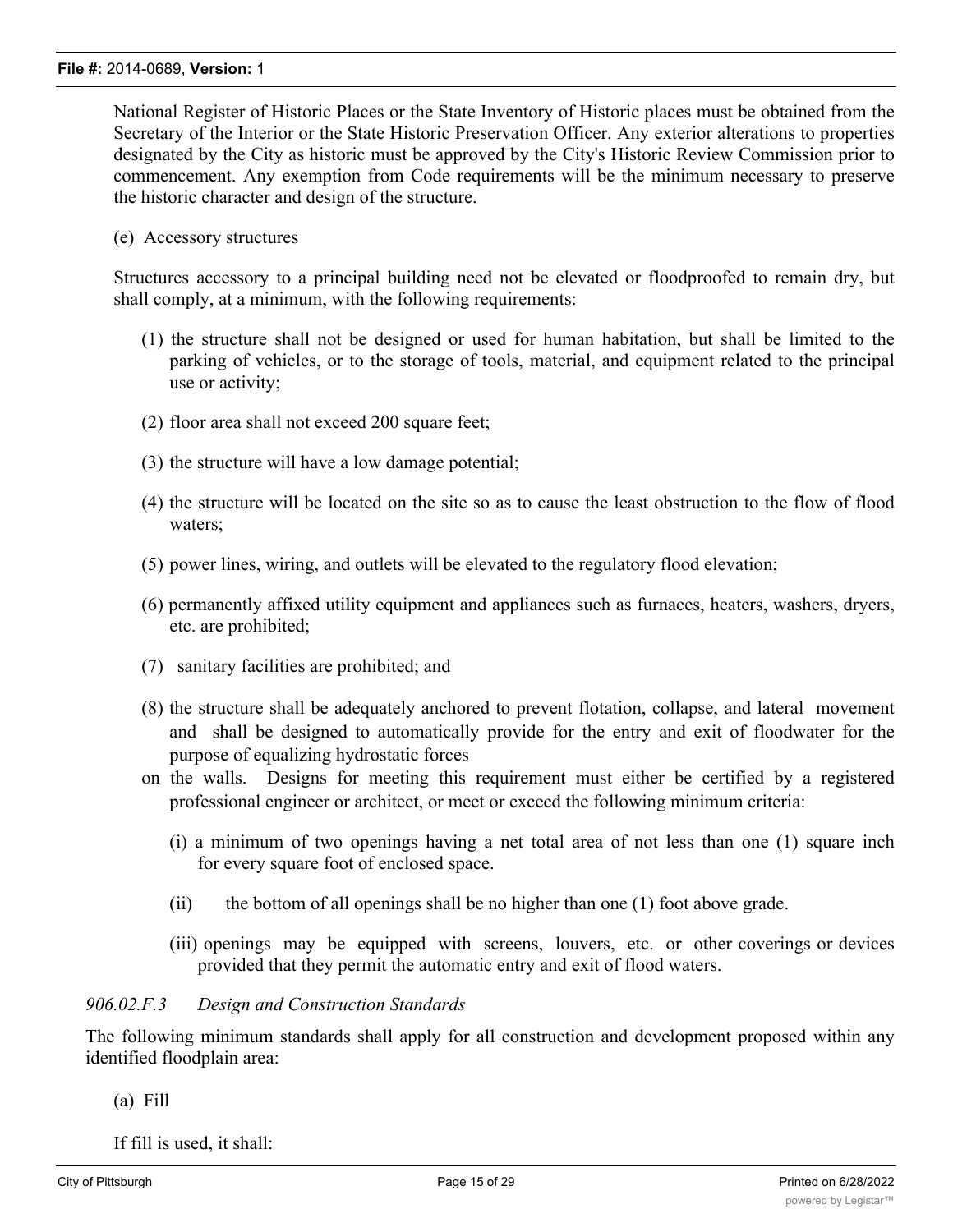- (1) extend laterally at least fifteen (15) feet beyond the building line from all points;
- (2) consist of soil or small rock materials only Sanitary Landfills shall not be permitted;
- (3) be compacted to provide the necessary permeability and resistance to erosion, scouring, or settling;
- (4) be no steeper than one (1) vertical to two (2) horizontal feet unless substantiated data justifying steeper slopes are submitted to, and approved by the Floodplain Administrator; and
- (5) be used to the extent to which it does not adversely affect adjacent properties.
- (b) Drainage Facilities

Storm drainage facilities shall be designed to convey the flow of storm water runoff in a safe and efficient manner. The system shall ensure proper drainage along streets, and provide positive drainage away from buildings. The system shall also be designed to prevent the discharge of excess runoff onto adjacent properties.

- (c) Water and Sanitary Sewer Facilities and Systems
	- (1) All new or replacement water supply and sanitary sewer facilities and systems shall be located, designed and constructed to minimize or eliminate flood damages and the infiltration of flood waters.
	- (2) Sanitary sewer facilities and systems shall be designed to prevent the discharge of untreated sewage into flood waters.
	- (3) No part of any on-site waste disposal system shall be located within any identified floodplain area except in strict compliance with all State and local regulations for such systems. If any such system is permitted, it shall be located so as to avoid impairment to it, or contamination from it, during a flood.
	- (4) The design and construction provisions of the UCC and FEMA #348, "Protecting Building Utilities From Flood Damages" and "The International Private Sewage Disposal Code" shall be utilized.
- (d) Other Utilities

All other utilities such as gas lines, electrical and teleexpndtw0 phone systems shall be located, elevated (where possible) and constructed to minimize the chance of impairment during a flood.

(e) Streets

The finished elevation of all new streets shall be no more than one (1) foot below the Regulatory Flood Elevation.

(f) Storage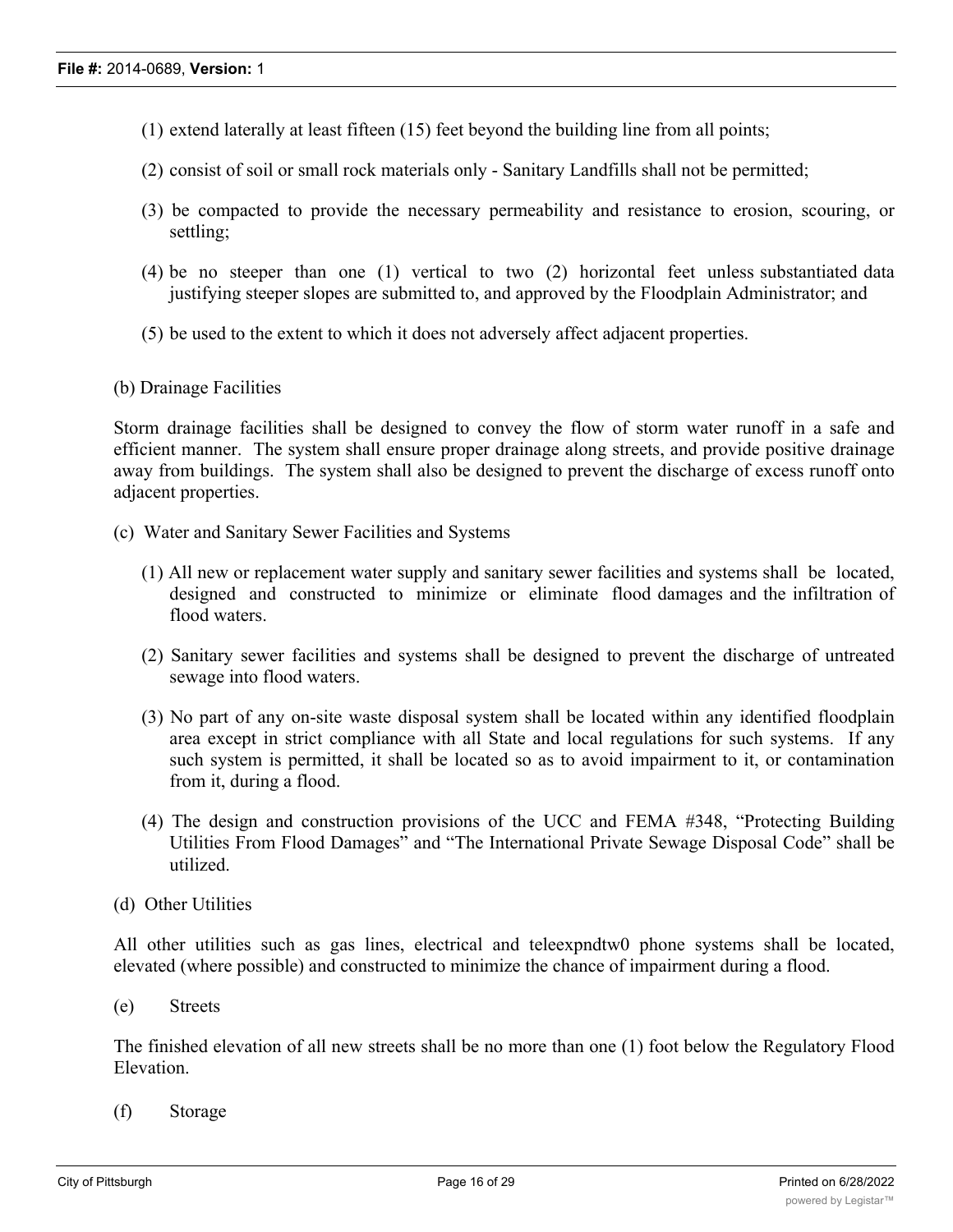All materials that are buoyant, flammable, explosive, or in times of flooding, could be injurious to human, animal, or plant life, and not listed in Section 906.02.F.4, Development Which May Endanger Human Life, shall be stored at or above the Regulatory Flood Elevation or floodproofed to the maximum extent possible.

(g) Placement of Buildings and Structures

All buildings and structures shall be designed, located, and constructed so as to offer the minimum obstruction to the flow of water and shall be designed to have a minimum effect upon the flow and height of flood water.

- (h) Anchoring
	- (1) All buildings and structures shall be firmly anchored in accordance with accepted engineering practices to prevent flotation, collapse, or lateral movement.
	- (2) All air ducts, large pipes, storage tanks, and other similar objects or components located below the regulatory flood elevation shall be securely anchored or affixed.
- (i) Floors, Walls, and Ceilings
	- (1) Wood flooring used at or below the Regulatory Flood Elevation shall be installed to accommodate a lateral expansion of the flooring, perpendicular to the flooring grain without causing structural damage to the building.
	- (2) Plywood used at or below the regulatory flood elevation shall be of a "marine" or "water-resistant" variety.
	- (3) Walls and ceilings at or below the regulatory flood elevation shall be designed and constructed of materials that are "water-resistant" and will withstand inundation.
	- (4) Windows, doors, and other components at or below the regulatory flood elevation shall be made of metal or other "water-resistant" material.
- (j) Paints and Adhesives
	- (1) Paints and other finishes used at or below the regulatory flood elevation shall be of "marine" or "water-resistant" quality.
	- (2) Adhesives used at or below the regulatory flood elevation shall be of a "marine" or "waterresistant" variety.
	- (3) All wooden components (doors, trim, cabinets, etc.) used at or below the regulatory flood elevation shall be finished with a "marine" or "water-resistant" paint or other finishing material.
- (k) Electrical Components
	- (1) Electrical distribution panels shall be at least three (3) feet above the base flood elevation.
	- (2) Separate electrical circuits shall serve lower levels and shall be dropped from above.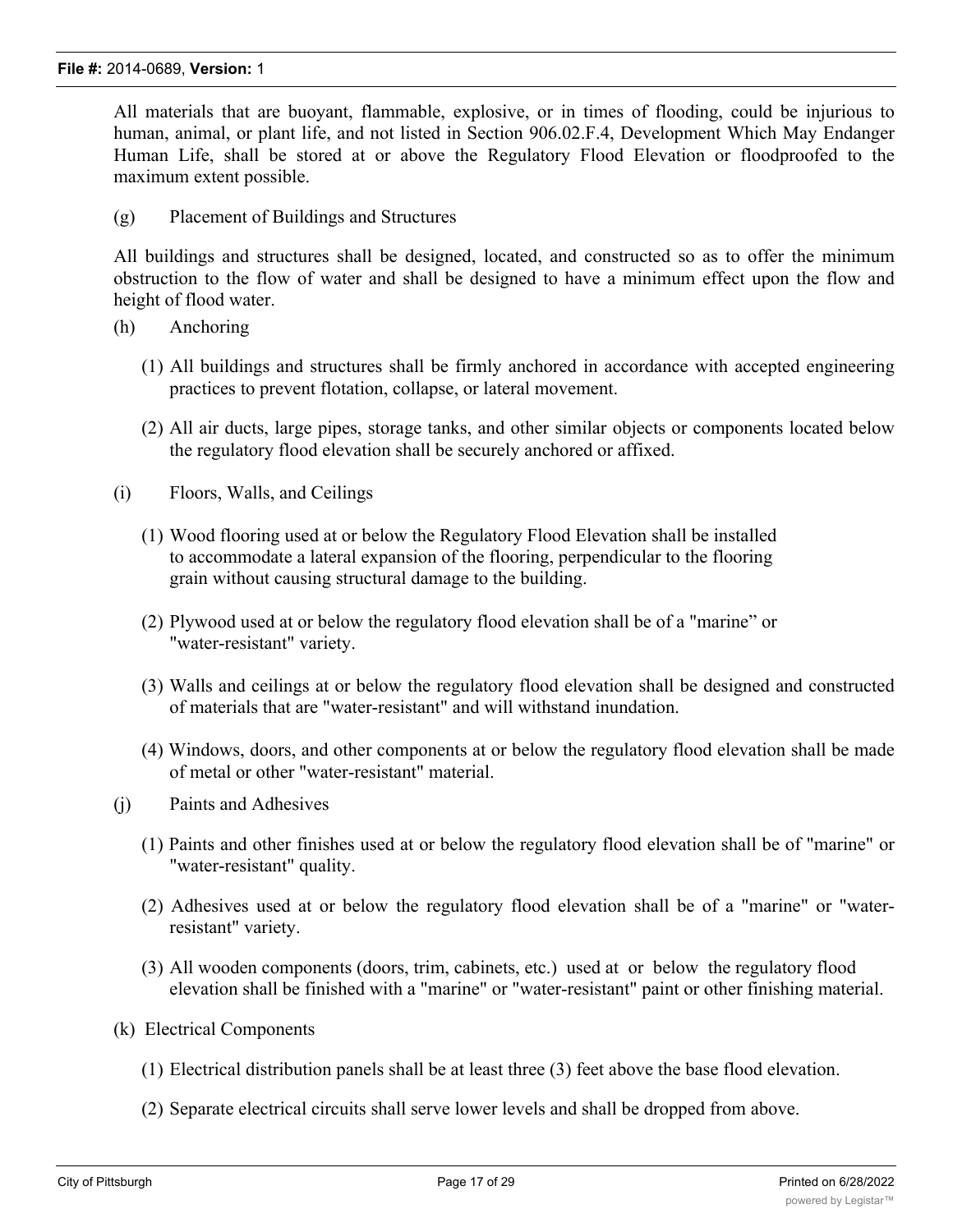(l) Equipment

Water heaters, furnaces, air conditioning and ventilating units, and other electrical, mechanical or utility equipment or apparatus shall not be located below the regulatory flood elevation.

(m) Fuel Supply Systems

All gas and oil supply systems shall be designed to prevent the infiltration of flood waters into the system and discharges from the system into flood waters. Additional provisions shall be made for the drainage of these systems in the event that flood water infiltration occurs.

(n) Building Code Coordination

The Standards and Specifications contained Title 10- Building, including adoption of the Uniform Construction Code 34 PA Code (Chapters 401-405), as amended and not limited to the following provisions shall apply to the above and other sections and sub-sections of this section, to the extent that they are more restrictive and supplement the requirements of this section.

International Building Code (IBC) 2009 or the latest edition thereof: Secs. 801, 1202, 1403, 1603, 1605, 1612, 3402, and Appendix G.

International Residential Building Code (IRC) 2009 or the latest edition thereof: Secs. R104, R105, R109, R322, Appendix E, and Appendix J.

#### *906.02.F.4 Development Which May Endanger Human Life*

- (a) In accordance with the Pennsylvania Flood Plain Management Act, and the regulations adopted by the Department of Community and Economic Development as required by the Act, any new or substantially improved structure which:
	- (1) will be used for the production or storage of any of the following dangerous materials or substances; or,
	- (2) will be used for any activity requiring the maintenance of a supply of more than 550 gallons, or other comparable volume, of any of the following dangerous materials or substances on the premises; or,
	- (3) will involve the production, storage, or use of any amount of radioactive substances;

shall be subject to the provisions of this section, in addition to all other applicable provisions. The following list of materials and substances are considered dangerous to human life:

- Acetone
- · Ammonia
- · Benzene
- Calcium carbide
- Carbon disulfide
- · Celluloid
- Chlorine
- · Hydrochloric acid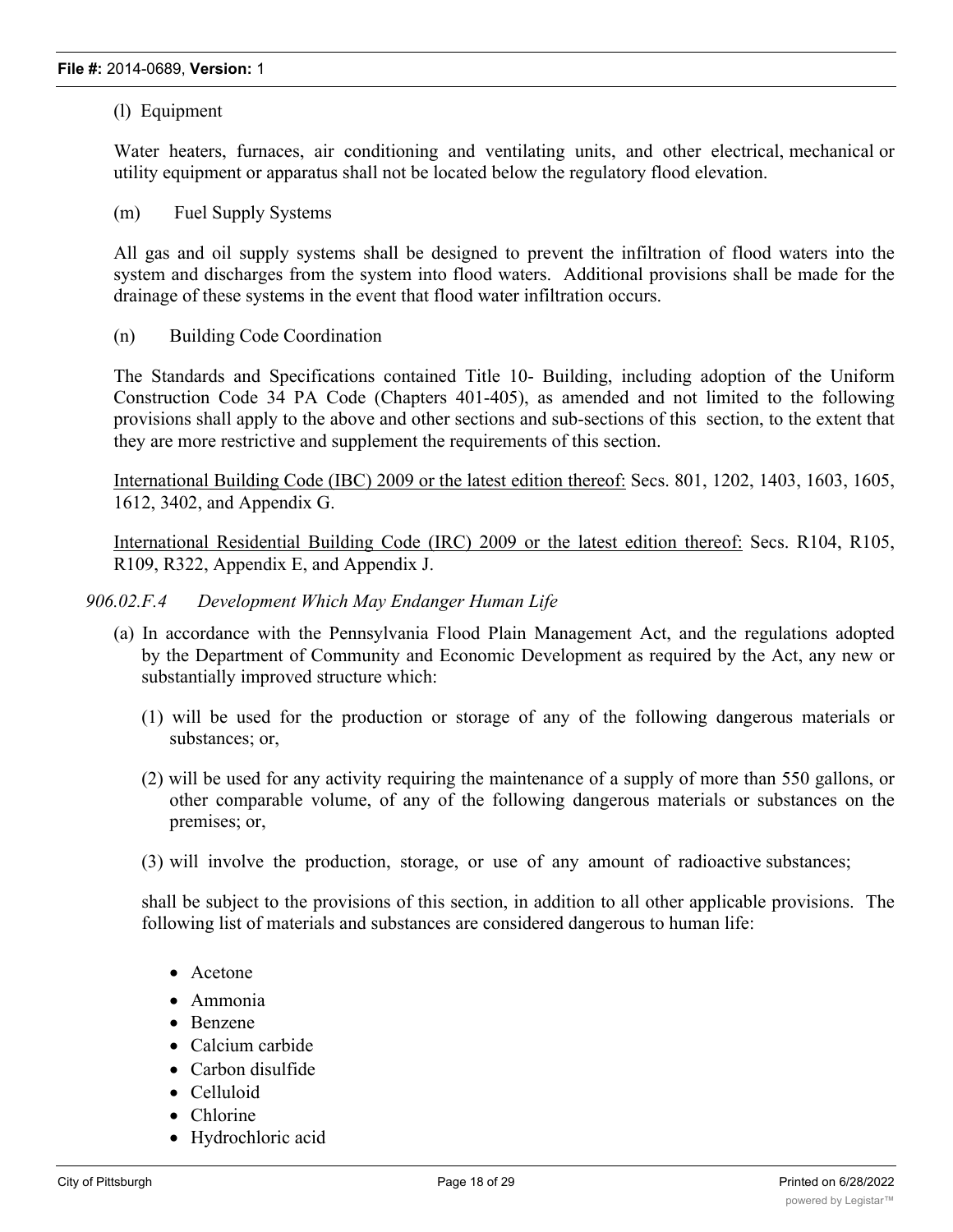- · Hydrocyanic acid
- Magnesium
- Nitric acid and oxides of nitrogen
- Petroleum products (gasoline, fuel oil, etc.)
- · Phosphorus
- Potassium
- Sodium
- · Sulphur and sulphur products
- Pesticides (including insecticides, fungicides, and rodenticides)
- · Radioactive substances, insofar as such substances are not otherwise regulated.
- (b) Within any Floodway Area, any structure of the kind described in Subsection A., above, shall be prohibited. Where permitted within any Identified Floodplain Area, any new or substantially improved residential structure of the kind described in Section 906.02.F.4.a above, shall be elevated to remain completely dry up to at least one and one half (1 ½) feet above base flood elevation and built in accordance with Sections 906.02.F.1, 906.02.F.2, and 906.02.F.3.
- (c) Where permitted within any Identified Floodplain Area, any new or substantially improved non-residential structure of the kind described in Section 906.02.F.4 above, shall be built in accordance with Sections 906.02.F.1, 906.02.F.2, and 906.02.F.3 including:
	- (1) elevated, or designed and constructed to remain completely dry up to at least one and one half (1 ½) feet above base flood elevation, and
	- (2) designed to prevent pollution from the structure or activity during the course of a base flood.

Any such structure, or part thereof, that will be built below the regulatory flood elevation shall be designed and constructed in accordance with the standards for completely dry floodproofing contained in the publication "Flood-Proofing Regulations (U.S. Army Corps of Engineers, June 1972 as amended March 1992), or with some other equivalent watertight standard.

## *906.02.F.5 Special Requirements for Subdivisions and Development*

All subdivision proposals and development proposals containing at least 50 lots or at least 5 acres, whichever is the lesser, in Identified Floodplain Areas where base flood elevation data are not available, shall be supported by hydrologic and hydraulic engineering analyses that determine base flood elevations and floodway information. The analyses shall be prepared by a licensed professional engineer in a format required by FEMA for a Conditional Letter of Map Revision and Letter of Map Revision. Submittal requirements and processing fees shall be the responsibility of the applicant.

## *906.02.F.6 Special Requirements for Manufactured Homes*

- (a) Within any Floodway Area/District, manufactured homes shall be prohibited. If a variance is obtained in accordance with the criteria in Section 906.02.I, then the following provisions apply:
- (b) Where permitted within any Identified Floodplain Area, all manufactured homes, and any improvements thereto, shall be:
	- (1) placed on a permanent foundation;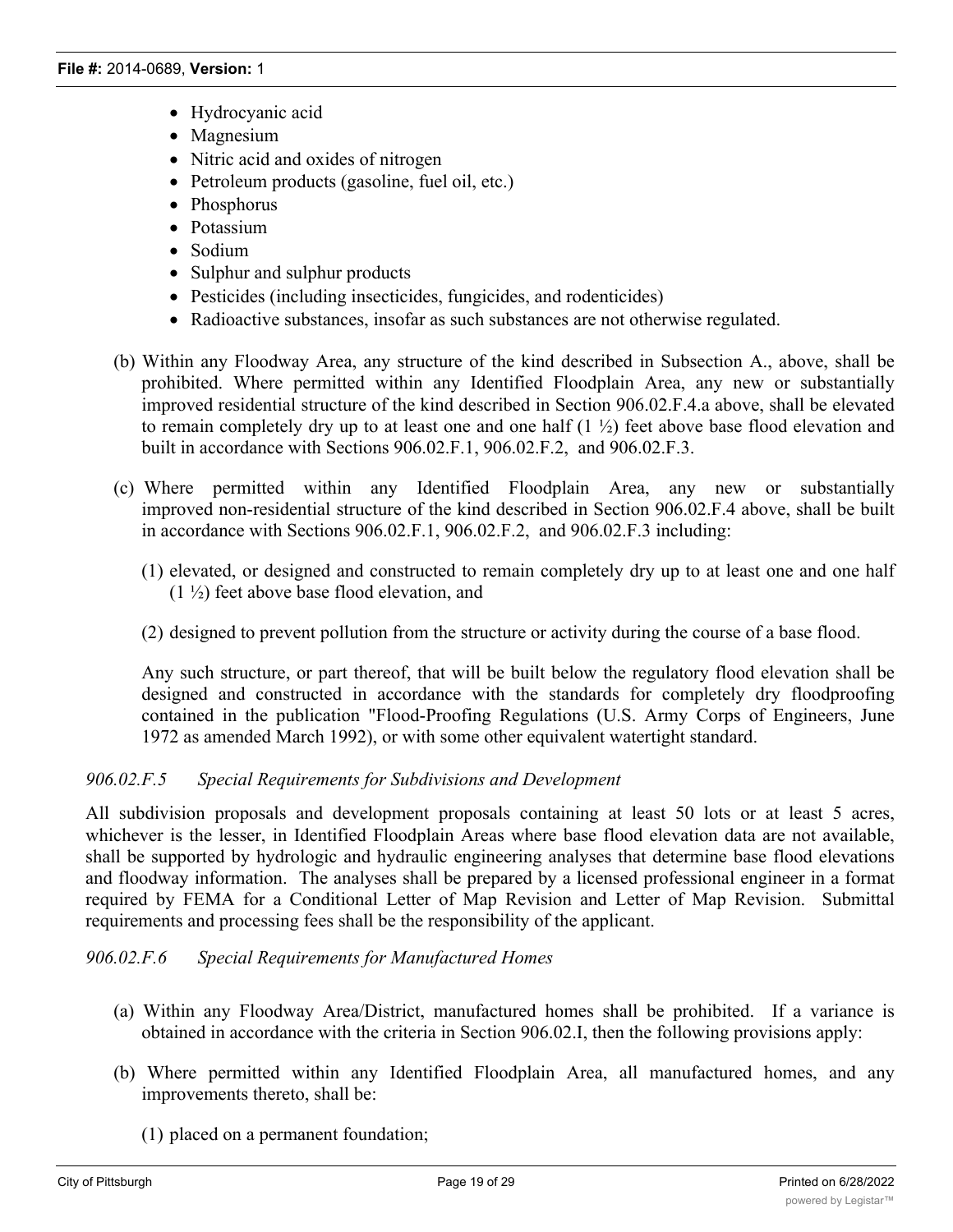- (2) elevated so that the lowest floor of the manufactured home is at least one and one half  $(1 \frac{1}{2})$  feet above base flood elevation;
- (3) anchored to resist flotation, collapse, or lateral movement; and
- (4) have all ductwork and utilities including HVAC/heat pump elevated to the Regulatory Flood Elevation.
- (c) Installation of manufactured homes shall be done in accordance with the manufacturers' installation instructions as provided by the manufacturer. Where the applicant cannot provide the above information, the requirements of Appendix E of the 2009 "International Residential Building Code" or the "U.S. Department of Housing and Urban Development's Permanent Foundations for Manufactured Housing," 1984 Edition, draft or latest revision thereto and 34 PA Code Chapter 401-405 shall apply.
- (d) Consideration shall be given to the installation requirements of the Building Code, as prescribed in Title 10- Building, as amended where appropriate and/or applicable to units where the manufacturers' standards for anchoring cannot be provided or were not established for the proposed unit(s) installation.
- *906.02.F.7 Special Requirements for Recreational Vehicles*

Recreational vehicles in Zones A and AE must either:

- (a) be on the site for fewer than 180 consecutive days, and
- (b) be fully licensed and ready for highway use, or
- (c) meet the permit requirements for manufactured homes in Section 906.02.F.6.

#### **906.02.G Activities Requiring Special Permits**

## *906.02.G.1 General*

In accordance with the administrative regulations promulgated by the Department of Community and Economic Development to implement the Pennsylvania Flood Plain Management Act, the following activities shall be prohibited within any Identified Floodplain Area unless a Special Permit has been issued by the City.

- (a) The commencement of any of the following activities; or the construction, enlargement, or expansion of any structure used, or intended to be used, for any of the following activities:
	- (1) Hospitals
	- (2) Nursing homes (meaning facilities where twenty-four (24) hour staff care or supervision is provided)
	- (3) Correctional Facilities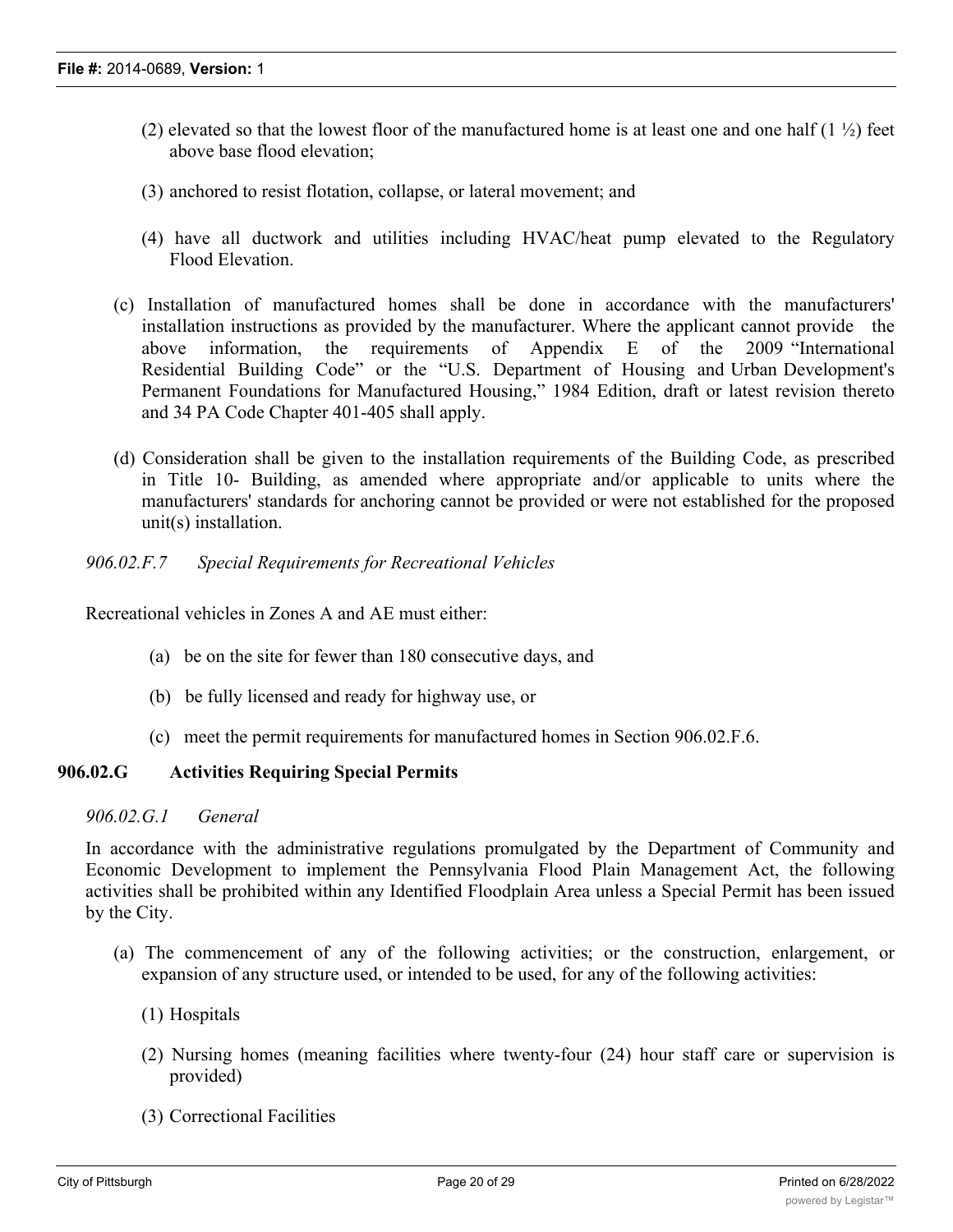## *906.02.G.2 Application Requirements for Special Permits*

Applicants for Special Permits shall provide five copies of the following items:

- (a) A completed Application as prescribed by the Zoning Administrator.
- (b) A small scale map showing the vicinity in which the proposed site is located.
- (c) Detailed Site Plan of the entire site that meets the requirements of Section 922.01.D.2 A, clearly and legibly drawn at a scale of one (1) inch being equal to one hundred (100) feet or less, showing the following:
	- (1) topography based upon the North American Vertical Datum (NAVD) of 1988, showing existing and proposed contours at intervals of two (2) feet;
	- (2) the location of all existing streets, drives, other access ways, and parking areas, with information concerning widths, pavement types and construction, and elevations;
	- (3) the location of any existing bodies of water or watercourses, buildings, structures and other public or private facilities, including railroad tracks and facilities, and any other natural and man-made features affecting, or affected by, the proposed activity or development;
	- (3) the location of the floodplain boundary line, information and spot elevations concerning the base flood elevation, and information concerning the flow of water including direction and velocities;
	- (4) the location of all proposed buildings, structures, utilities, and any other improvements; and
	- (5) any other information which the municipality considers necessary for adequate review of the application.
- (d) Plans of all proposed buildings, structures and other improvements, clearly and legibly drawn at suitable scale showing the following:
	- (1) sufficiently detailed architectural or engineering drawings, including floor plans, sections, and exterior building elevations, as appropriate;
	- (2) for any proposed building, the elevation of the lowest floor (including basement) and, as required, the elevation of any other floor;
	- (3) complete information concerning flood depths, pressures, velocities, impact and uplift forces, and other factors associated with the base flood;
	- (4) detailed information concerning any proposed floodproofing measures;
	- (5) cross section drawings for all proposed streets, drives, other accessways, and parking areas, showing all rights-of-way and pavement widths;
	- (6) profile drawings for all proposed streets, drives, and vehicular accessways including existing and proposed grades; and

 $\mathcal{P}(\mathcal{P})$  plans and profiles of all profiles of all proposed sanitary systems, water systems, and storm sewer systems, and storm sewer systems, and storm sewer systems, and systems, and systems, and systems, and syst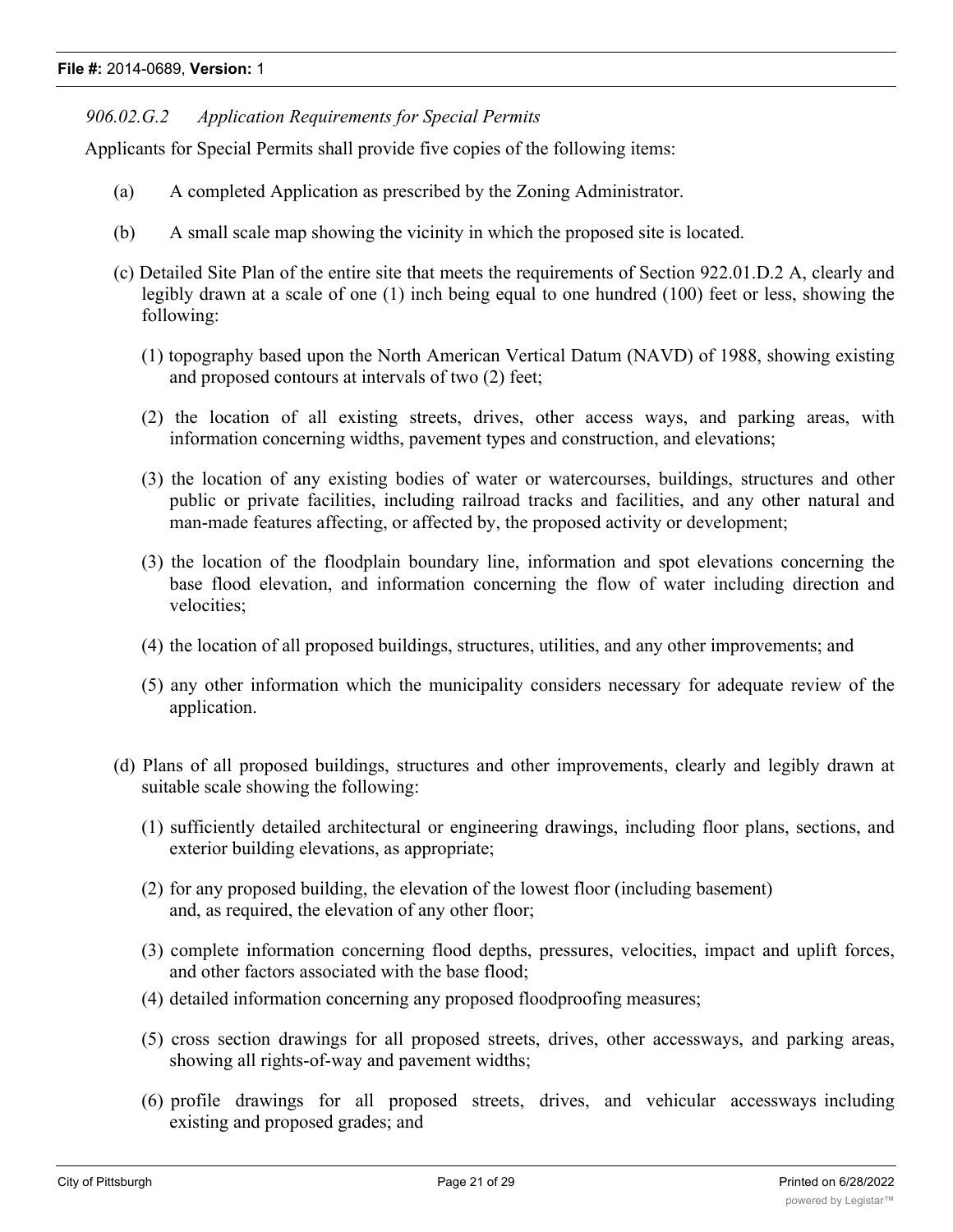- (7) plans and profiles of all proposed sanitary and storm sewer systems, water supply systems, and any other utilities and facilities.
- (e) The following data and documentation:
	- (1) certification from a registered professional engineer, architect, or landscape architect that the proposed construction has been adequately designed to protect against damage from the base flood;
	- (2) a statement, certified by a registered professional engineer, architect, landscape architect, or other qualified person which contains a complete and accurate description of the nature and extent of pollution that might possibly occur from the development during the course of a base flood, including a statement concerning the effects such pollution may have on human life;
	- (3) a statement certified by a registered professional engineer, architect, or landscape architect, which contains a complete and accurate description of the effects the proposed development will have on base flood elevation and flows;
	- (4) a statement, certified by a registered professional engineer, architect, or landscape architect, which contains a complete and accurate description of the kinds and amounts of any loose buoyant materials or debris that may possibly exist or be located on the site below the base flood elevation and the effects such materials and debris may have on base flood elevation and flows:
	- (5) the appropriate component of the Department of Environmental Protection's "Planning Module for Land Development;"
	- (6) where any excavation or grading is proposed, a plan meeting the requirements of the Department of Environmental Protection to implement and maintain erosion and sedimentation control;
	- (7) any other applicable permits such as, but not limited to, a permit for any activity regulated by the Department of Environmental Protection under Section 302 of Act 1978-166; and
	- (8) an evacuation plan which fully explains the manner in which the site will be safely evacuated before or during the course of a base flood.

#### *906.02.G.3 Application Review Procedures*

Upon the Zoning Administrator's receipt of an application for a Special Permit the following procedures shall apply in addition to those of Section 906.02.D:

- (a) Promptly upon determining that an application is complete, the Zoning Administrator shall schedule a public hearing before the Planning Commission and notify the applicant of the hearing date. The application shall be reviewed as a Project Development Plan as per section 922.10 except that the criteria for review shall be provisions 906.02.F of this section.
- (b) If the Planning Commission and/or City approves an application, it shall file written notificaion, together with the application and all pertinent information, with the Department of Community and Economic Development, by registered or certified mail, within five (5) working days after the date of approval.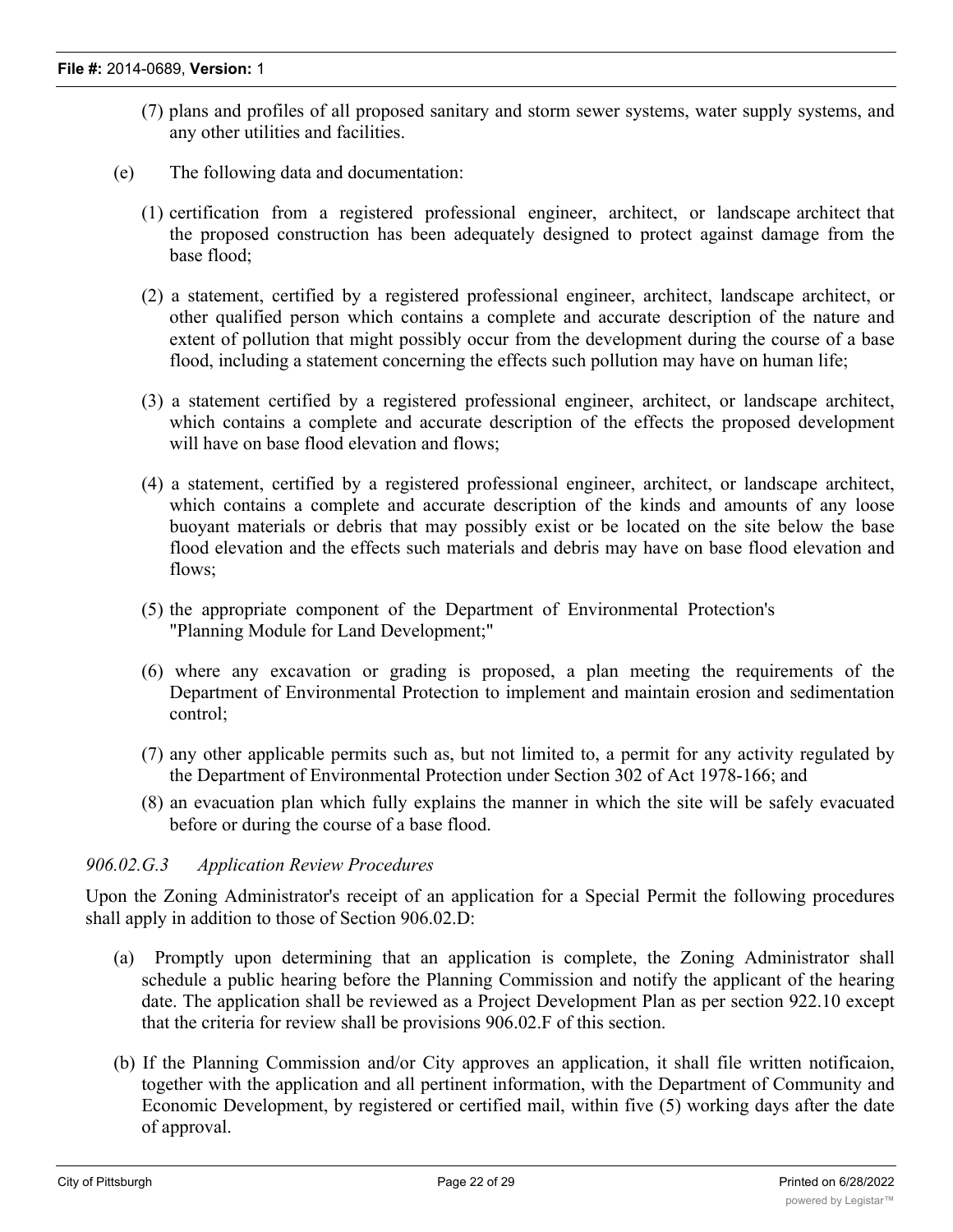- (c) Before issuing the Special Permit, the Zoning Administrator shall allow the Department of Community and Economic Development thirty (30) days, after receipt of the notification by the Department, to review the application and decision made by Council.
- (d) If the Zoning Administrator does not receive any communication from the Department of Community and Economic Development during the thirty (30) day review period, it may issue a Special Permit to the applicant.
- (e) If the Department of Community and Economic Development should decide to disapprove an application, it shall notify the Zoning Administrator and the applicant, in writing, of the reasons for the disapproval, and the Zoning Administrator shall not issue the Special Permit.

## *906.02.G.4 Special Technical Requirements*

- (a) In addition to the requirements of Section 906.02.F, the following minimum requirements shall also apply to any proposed development requiring a Special Permit. If there is any conflict between any of the following requirements and those in Section 906.02.For in any other code, ordinance, or regulation, the more restrictive provision shall apply.
- (b) No application for a Special Permit shall be approved unless it can be determined that the structure or activity will be located, constructed and maintained in a manner which will:
	- (1) Fully protect the health and safety of the general public and any occupants of the structure. At a minimum, all new structures shall be designed, located, and constructed so that:
		- (i) the structure will survive inundation by waters of the base flood without any lateral movement or damage to either the structure itself, or to any of its equipment or contents below the BFE.
		- (ii) the lowest floor (including basement) will be elevated to at least one and one half  $(1 \frac{1}{2})$ feet above base flood elevation.
		- (iii) the occupants of the structure can remain inside for an indefinite period of time and be safely evacuated at any time during the base flood.
	- (2) Prevent any significant possibility of pollution, increased flood levels or flows, or debris endangering life and property.
- (c) All hydrologic and hydraulic analyses shall be undertaken only by professional engineers or others of demonstrated qualifications, who shall certify that the technical methods used correctly reflect currently accepted technical concepts. Studies, analyses, computations, etc. shall be submitted in sufficient detail to allow a thorough technical review by the Zoning Administrator, Planning Commission, and the Department of Community and Economic Development.

## **906.02.H Existing Structures In Identified Floodplain Areas**

## *906.02.H.1 Existing Structures*

The provisions of this section do not require any changes or improvements to be made to lawfully existing structures. However, when an improvement is made to any existing structure, the provisions of Section 906.02.H.2 shall apply.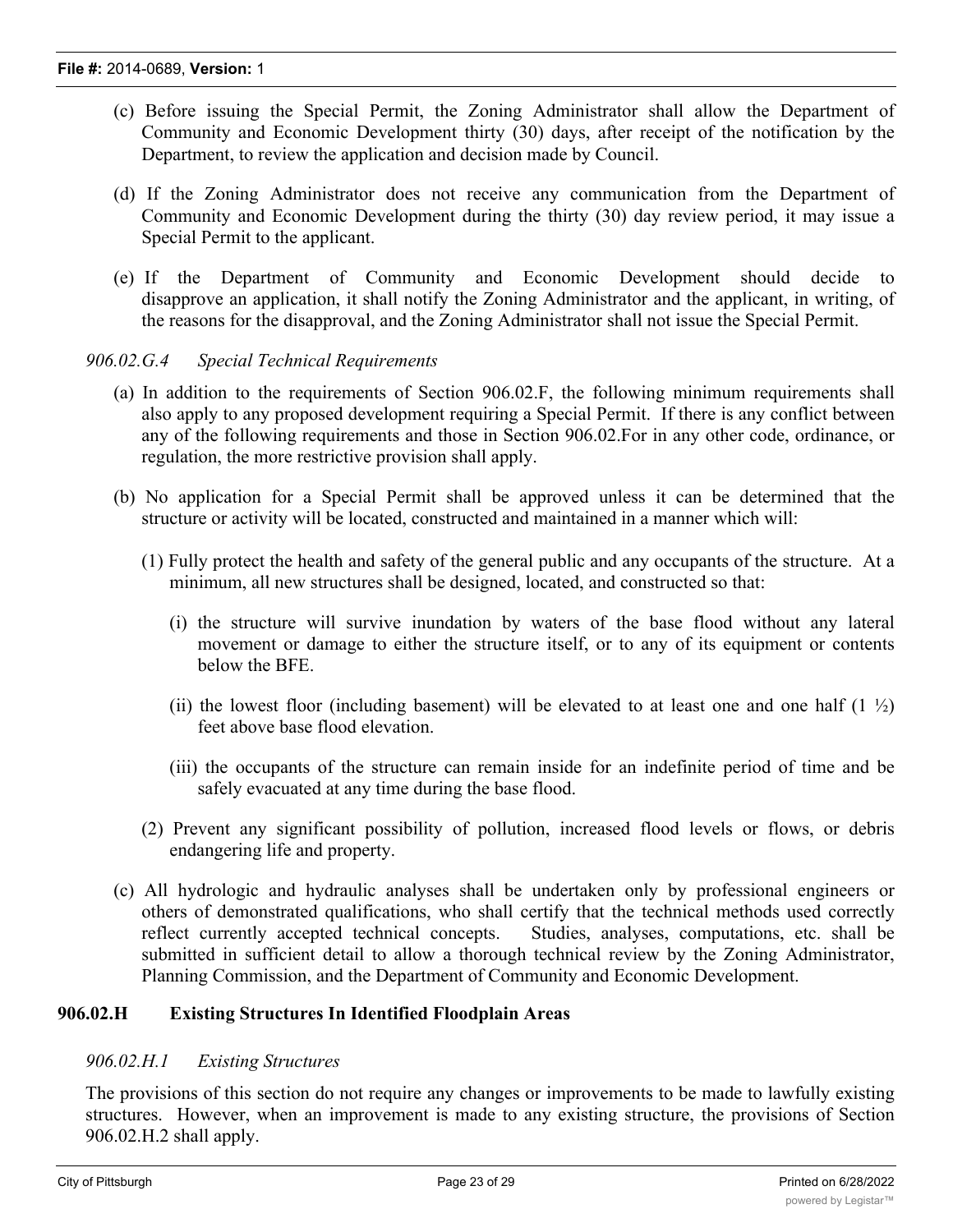## *906.02.H.2 Improvements*

The following provisions shall apply whenever any improvement is made to an existing structure located within any Identified Floodplain Area:

- (a) No expansion or enlargement of an existing structure shall be allowed within any Floodway Area/District that would cause any increase in BFE.
- (b) No expansion or enlargement of an existing structure shall be allowed within AE Area/District without floodway that would, together with all other existing and anticipated development, increase the BFE more than one (1) foot at any point.
- (c) Any modification, alteration, reconstruction, or improvement of any kind to an existing structure to an extent or amount of fifty (50) percent or more of its market value, shall constitute a substantial improvement and shall be undertaken only in full compliance with the provisions of this section .
- (d) The above activity shall also address the requirements of the Building Code, as prescribed in Title 10 - Building.

## **906.02.I Variances**

## *906.02.I.1 Variance Procedures and Conditions*

Requests for variances shall be considered by the Zoning Board of Adjustment in accordance with the procedures contained in Section 922.09 and the following:

- (a) No variance shall be granted for any construction, development, use, or activity within any Floodway Area/District that would cause any increase in the BFE.
- (b) No variance shall be granted for any construction, development, use, or activity within any AE Area/District without floodway that would, together with all other existing and anticipated development, increase the BFE more than one (1) foot at any point.
- (c) Except for a possible modification of the regulatory flood elevation requirement involved, no variance shall be granted for any of the other requirements pertaining specifically to development regulated by Special Permit (or Prohibited Activities) (906.02.G) or to Development Which May Endanger Human Life (Section 906.02.F.4).
- (d) In reviewing any request for a variance, in addition to the considerations of Section 922.09.E., the Zoning Board of Adjustment shall consider, that the granting of the variance will:
	- (1) neither result in an unacceptable or prohibited increase in flood heights, additional threats to public safety, or extraordinary public expense,
	- (2) nor create nuisances, cause fraud on, or victimize the public, or conflict with any other applicable state or local ordinances and regulations
- (e) Whenever a variance is granted, the Zoning Board of Adjustment shall notify the applicant in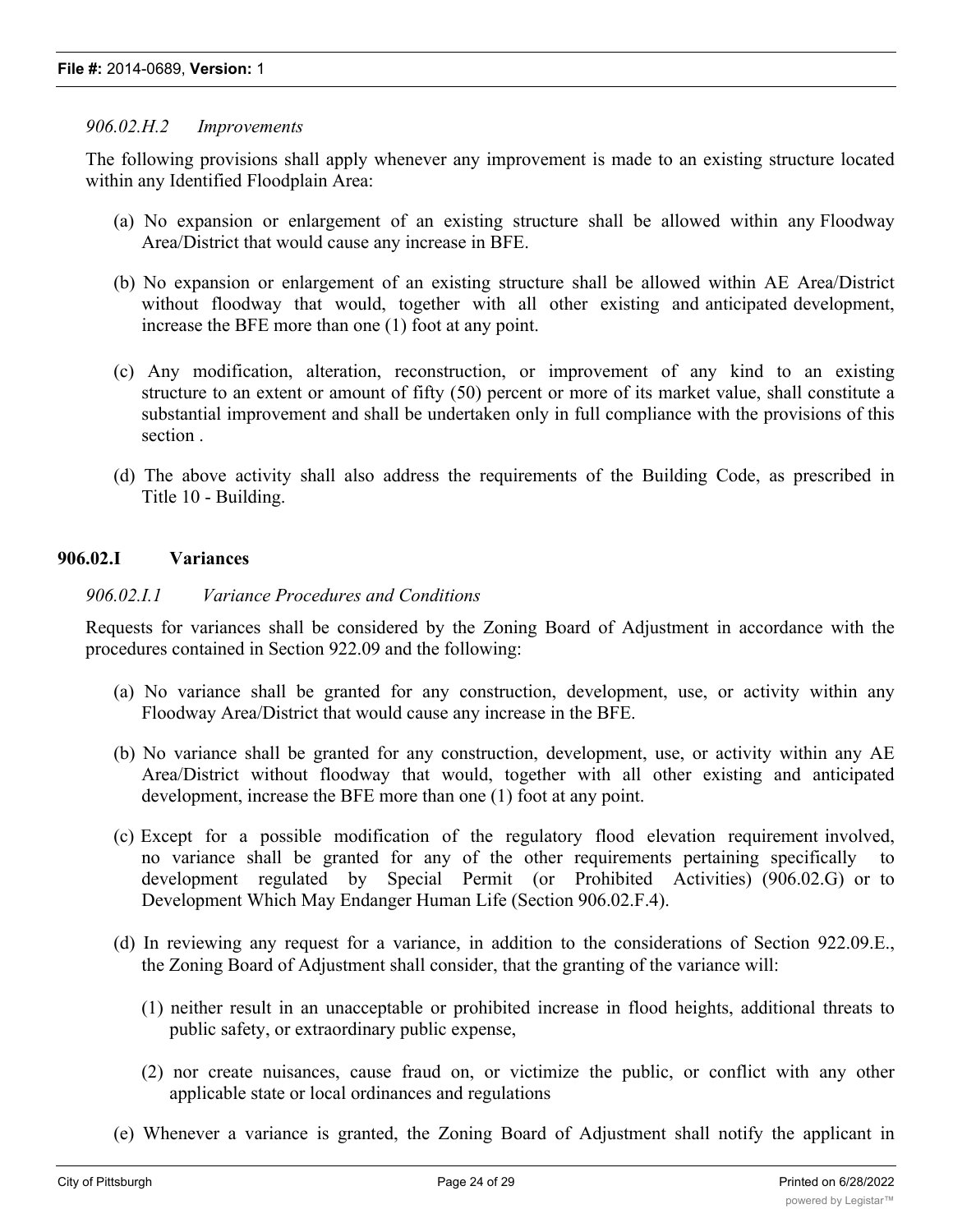writing that:

- (1) The granting of the variance may result in increased premium rates for flood insurance.
- (2) Such variances may increase the risks to life and property.
- (f) A complete record of all variance requests and related actions shall be maintained by the Zoning Administrator. In addition, a report of all variances granted during the year shall be included in the annual report to the FEMA.

Notwithstanding any of the above, however, all structures shall be designed and constructed so as to have the capability of resisting the one-percent (1%) annual chance flood.

## **906.02.J Definitions**

## *906.02.J.1 General*

Unless specifically defined below, words and phrases used in this section shall be interpreted in accordance with Section 926.

## *906.02.J.2 Specific Definitions*

- (a) **Base flood** means a flood which has a one percent chance of being equaled or exceeded in any given year (also called the "100-year flood" or one-percent (1%) annual chance flood).
- **(b) Base flood discharge** means the volume of water resulting from a Base Flood as it passes a given location within a given time, usually expressed in cubic feet per second (cfs).
- **(c) Base flood elevation (BFE)** means the elevation shown on the Flood Insurance Rate Map (FIRM) for Zone AE that indicates the water surface elevation resulting from a flood that has a 1 percent or greater chance of being equaled or exceeded in any given year.
- **(d) Basement** means any area of the building having its floor below ground level on all sides.
- **(e) Building** means a combination of materials to form a permanent structure having walls and a roof. Included shall be all manufactured homes and trailers to be used for human habitation.
- **(f) Development** means any man-made change to improved or unimproved real estate, including but not limited to the construction, reconstruction, renovation, repair, expansion, or alteration of buildings or other structures; the placement of manufactured homes; streets, and other paving; utilities; filling, grading and excavation; mining; dredging; drilling operations; storage of equipment or materials; and the subdivision of land.
- **(g) Existing manufactured home park or subdivision** means a manufactured home park or subdivision for which the construction of facilities for servicing the lots on which the manufactured homes are to be affixed (including, at a minimum, the installation of utilities, the construction of streets, and either final site grading or the pouring of concrete pads) is completed before the effective date of the floodplain management regulations adopted by a community.
- (h) **Expansion to an existing manufactured home park or subdivision** means the preparation of additional sites by the construction of facilities for servicing the lots on which the manufactured

homes are to be affixed (including the installation of utilities, the construction of streets, and either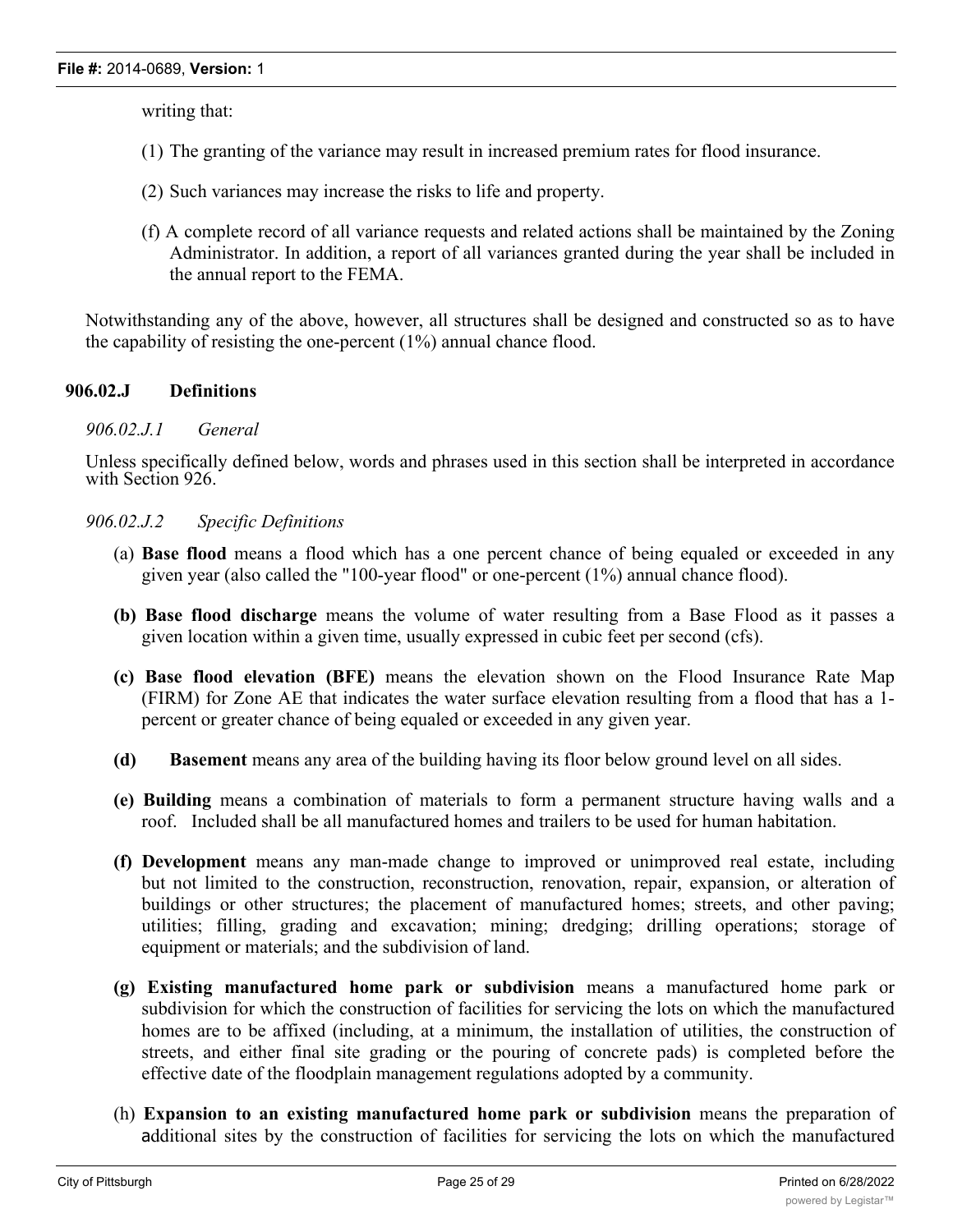homes are to be affixed (including the installation of utilities, the construction of streets, and either final site grading or the pouring of concrete pads).

- (i) **Flood** means a temporary inundation of normally dry land areas.
- (j) **Flood Insurance Rate Map (FIRM)** means the official map on which the Federal Emergency Management Agency has delineated both the areas of special flood hazards and the risk premium zones applicable to the community.
- (k) **Flood Insurance Study (FIS)** means the official report provided by the Federal Emergency Management Agency that includes flood profiles, the Flood Insurance Rate Map, the Flood Boundary and Floodway Map, and the water surface elevation of the base flood.
- (l) **Floodplain Area** means a relatively flat or low land area which is subject to partial or complete inundation from an adjoining or nearby stream, river or watercourse; and/or any area subject to the unusual and rapid accumulation of surface waters from any source.
- (m) **Floodproofing** means any combination of structural and nonstructural additions, changes, or adjustments to structures which reduce or eliminate flood damage to real estate or improved real property, water and sanitary facilities, structures and their contents.
- (n) **Floodway** means the channel of a river or other watercourse and the adjacent land areas that must be reserved in order to discharge the base flood without cumulatively increasing the water surface elevation more than one foot.
- (o) **Highest Adjacent Grade** means the highest natural elevation of the ground surface prior to construction next to the proposed walls of a structure.
- (p) **Historic structure** means any structure that is:
	- (1) Listed individually in the National Register of Historic Places (a listing maintained by the Department of Interior) or preliminarily determined by the Secretary of the Interior as meeting the requirements for individual listing on the National Register;
	- (2) Certified or preliminarily determined by the Secretary of the Interior as contributing to the historical significance of a registered historic district or a district preliminarily determined by the Secretary to qualify as a registered historic district;
	- (3) Individually listed on a state inventory of historic places in states which have been approved by the Secretary of the Interior; or
	- (4) Individually listed on a local inventory of historic places in communities with historic preservation that have been certified either:
		- (i) By an approved state program as determined by the Secretary of the Interior; or
		- (ii) Directly by the Secretary of the Interior in states without approved programs.

(q) **Identified Floodplain Area** is an umbrella term that includes all of the areas within which the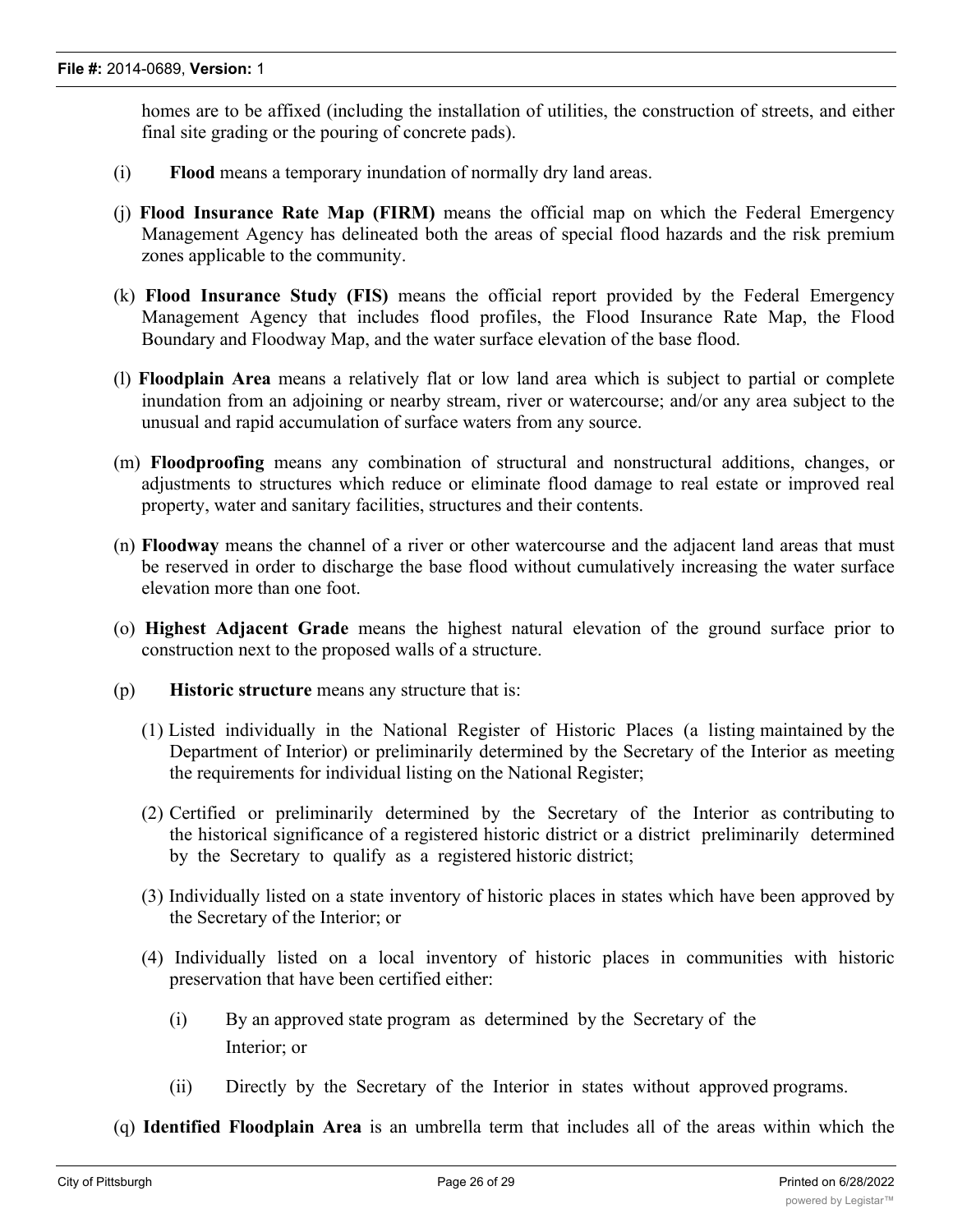community has selected to enforce floodplain regulations. It will always include the area identified as the Special Flood Hazard Area on the Flood Insurance Rate Maps and Flood Insurance Study, but may include additional areas identified by the community. See Sections 906.02.E.1 and 906.02.E.2 for the specifics on what areas the community has included in the Identified Floodplain Area.

- (r) **Lowest floor** means the lowest floor of the lowest fully enclosed area (including basement). An unfinished, flood resistant partially enclosed area, used solely for parking of vehicles, building access, and incidental storage, in an area other than a basement area is not considered the lowest floor of a building, provided that such space is not designed and built so that the structure is in violation of the applicable non-elevation design requirements of this chapter.
- (s) **Manufactured home** means a structure, transportable in one or more sections, which is built on a permanent chassis, and is designed for use with or without a permanent foundation when attached to the required utilities. The term includes park trailers, travel trailers, recreational and other similar vehicles which are placed on a site for more than 180 consecutive days.
- (t) **Manufactured home park or subdivision** means a parcel (or contiguous parcels) of land divided into two or more manufactured home lots for rent or sale.
- (u) **Minor Repair** means the replacement of existing work with equivalent materials for the purpose of its routine maintenance and upkeep, but not including the cutting away of any wall, partition or portion thereof, the removal or cutting of any structural beam or bearing support, or the removal or change of any required means of egress, or rearrangement of parts of a structure affecting the exitway requirements; nor shall minor repairs include addition to, alteration of, replacement or relocation of any standpipe, water supply, sewer, drainage, drain leader, gas, oil, waste, vent, or similar piping, electric wiring, mechanical or other work affecting public health or general safety.
- (v) **New Construction** means structures for which the start of construction commenced on or after September 26, 2014 and includes any subsequent improvements to such structures. Any construction started after December 15, 1981 and before September 26, 2014 is subject to the Code in effect at the time the permit was issued, provided the start of construction was within 180 days of permit issuance.
- (w) **Person** means an individual, partnership, public or private association or corporation, firm, trust, estate, municipality, governmental unit, public utility or any other legal entity whatsoever, which is recognized by law as the subject of rights and duties.
- (x) **Post-FIRM Structure** means a structure for which construction or substantial improvement occurred after December 31, 1974 or on or after the community's initial Flood Insurance Rate Map (FIRM) dated December 15, 1981, whichever is later, and, as such, would be required to be compliant with the regulations of the National Flood Insurance Program.
- (y) **Pre-FIRM Structure** means a structure for which construction or substantial improvement occurred on or before December 31, 1974 or before the community's initial Flood Insurance Rate Map (FIRM) dated December 15, 1981, whichever is later, and, as such, would not be required to be compliant with the regulations of the National Flood Insurance Program.
- (z) **Recreational vehicle** means a vehicle which is: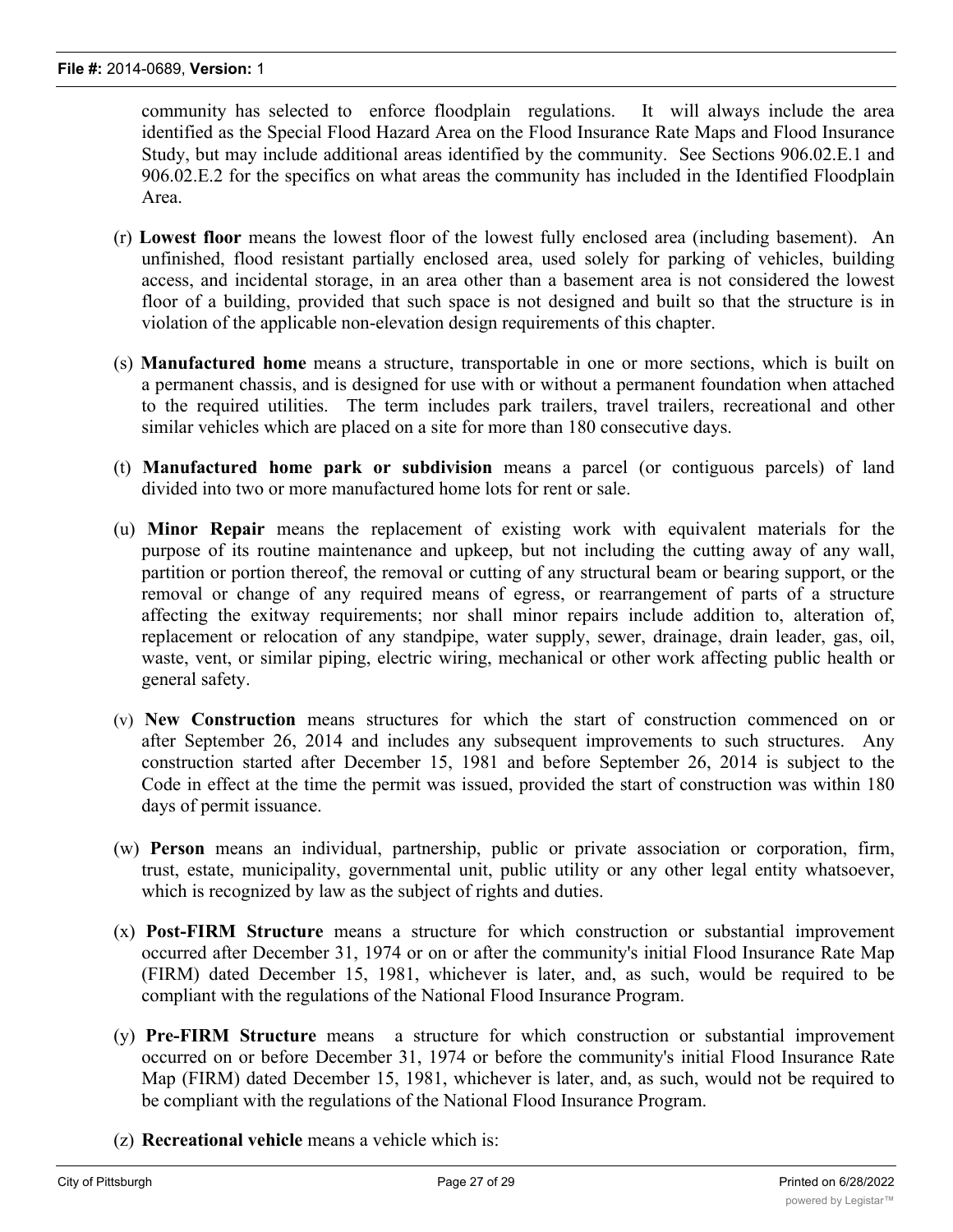- (1) built on a single chassis;
- (2) not more than 400 square feet, measured at the largest horizontal projections;
- (3) designed to be self-propelled or permanently towable by a light-duty truck,
- (4) not designed for use as a permanent dwelling but as temporary living quarters for recreational, camping, travel, or seasonal use.
- (aa) **Regulatory flood elevation** means the base flood elevation (BFE) or estimated flood height as determined using simplified methods plus a freeboard safety factor of one and one-half (1½) feet.
- (bb) **Special permit** means a special approval which is required for hospitals, nursing homes, correctional facilities, and new manufactured home parks/ subdivisions and substantial improvements to such existing parks, when such development is located in all, or a designated portion of a floodplain.
- (cc) **Special flood hazard area (SFHA)** means an area in the floodplain subject to a 1 percent or greater chance of flooding in any given year. It is shown on the FIRM as Zone A or AE.
- (dd) **Start of construction** means includes substantial improvement and other proposed new development and means the date the Permit was issued, provided the actual start of construction, repair, reconstruction, rehabilitation, addition, placement, or other improvement was within 180 days after the date of the permit and shall be completed within twelve (12) months after the date of issuance of the permit unless a time extension is granted, in writing, by the Zoning Administrator . The actual start means either the first placement of permanent construction of a structure on a site, such as the pouring of slab or footings, the installation of piles, the construction of columns, or any work beyond the stage of excavation; or the placement of a manufacture home on a foundation. Permanent construction does not include land preparation, such as clearing, grading, and filling; nor does it include the installation of streets and walkways; nor does it include excavation for a basement, footings, piers, or foundations or the erection of temporary forms; nor does it include the installation on the property of accessory buildings, such as garages or sheds not occupied as dwelling units or not part of the main structure. For a substantial improvement, the actual start of construction means the first alteration of any wall, ceiling, floor, or other structural part of a building, whether or not that alteration affects the external dimensions of the building.
- (ee) **Structure** means a walled and roofed building, including a gas or liquid storage tank that is principally above ground, as well as a manufactured home.
- (ff) **Subdivision** means the division or re-division of a lot, tract, or parcel of land by any means into two or more lots, tracts, parcels or other divisions of land including changes in existing lot lines for the purpose, whether immediate or future, of lease, partition by the court for distribution to heirs, or devisees, transfer of ownership or building or lot development: Provided, however, that the subdivision by lease of land for agricultural purposes into parcels of more than ten acres, not involving any new street or easement of access or any residential dwelling, shall be exempted.
- (gg) **Substantial damage** means damage from any cause sustained by a structure whereby the cost of restoring the structure to its before-damaged condition would equal or exceed fifty (50) percent or more of the market value of the structure before the damage occurred.